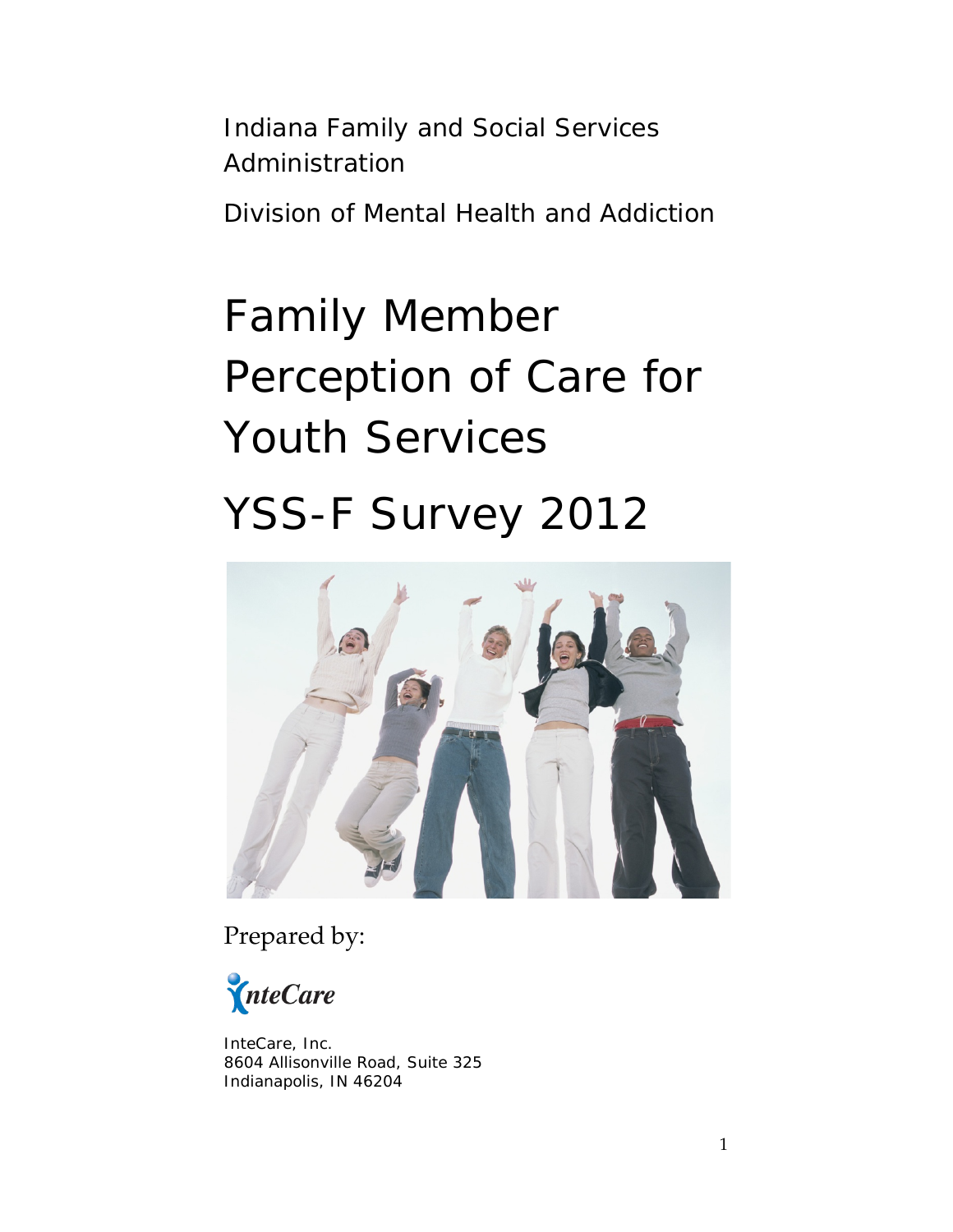## **Table of Contents**

| <b>Statewide and Provider Domain and Individual Question Data</b> 13 |  |
|----------------------------------------------------------------------|--|
|                                                                      |  |
|                                                                      |  |
|                                                                      |  |
|                                                                      |  |
|                                                                      |  |
|                                                                      |  |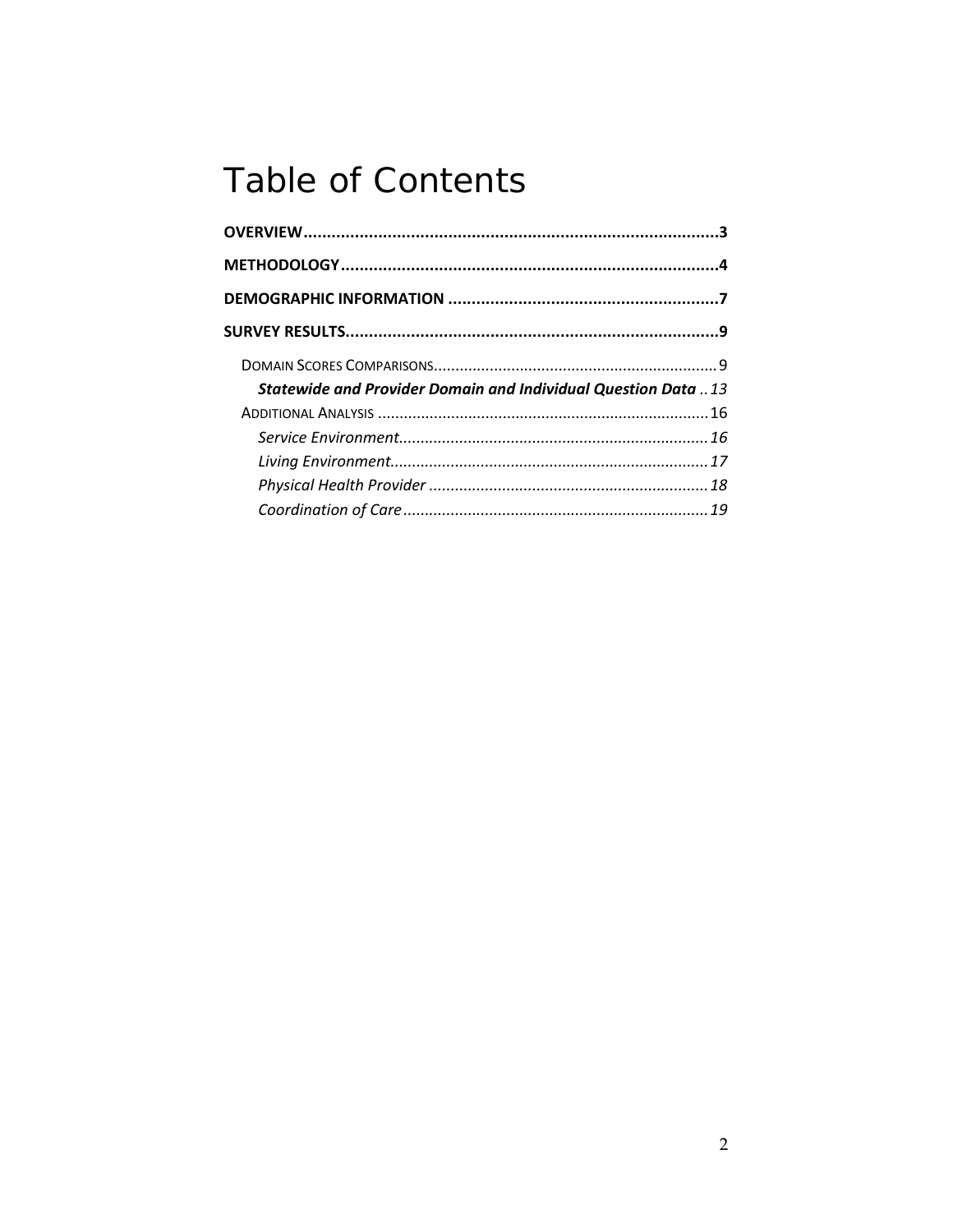## <span id="page-2-0"></span>**Overview**

Each year, the Family and Social Services Administration, Division of Mental Health and Addiction (DMHA) is required by the Substance Abuse and Mental Health Services Administration's Center for Mental Health Services (CMHS) to conduct a survey of caregiver perceptions of the mental health care their children have received from the public community mental health system. The survey tool used is the Youth Services Survey for Families (YSS-F). The results from this survey tool are reported to CMHS for the Mental Health Block Grant by each state and territory that receives block grant funding.

For the 2012 survey, DMHA contracted with InteCare, Inc. to distribute, process and analyze and prepare a report of the survey results.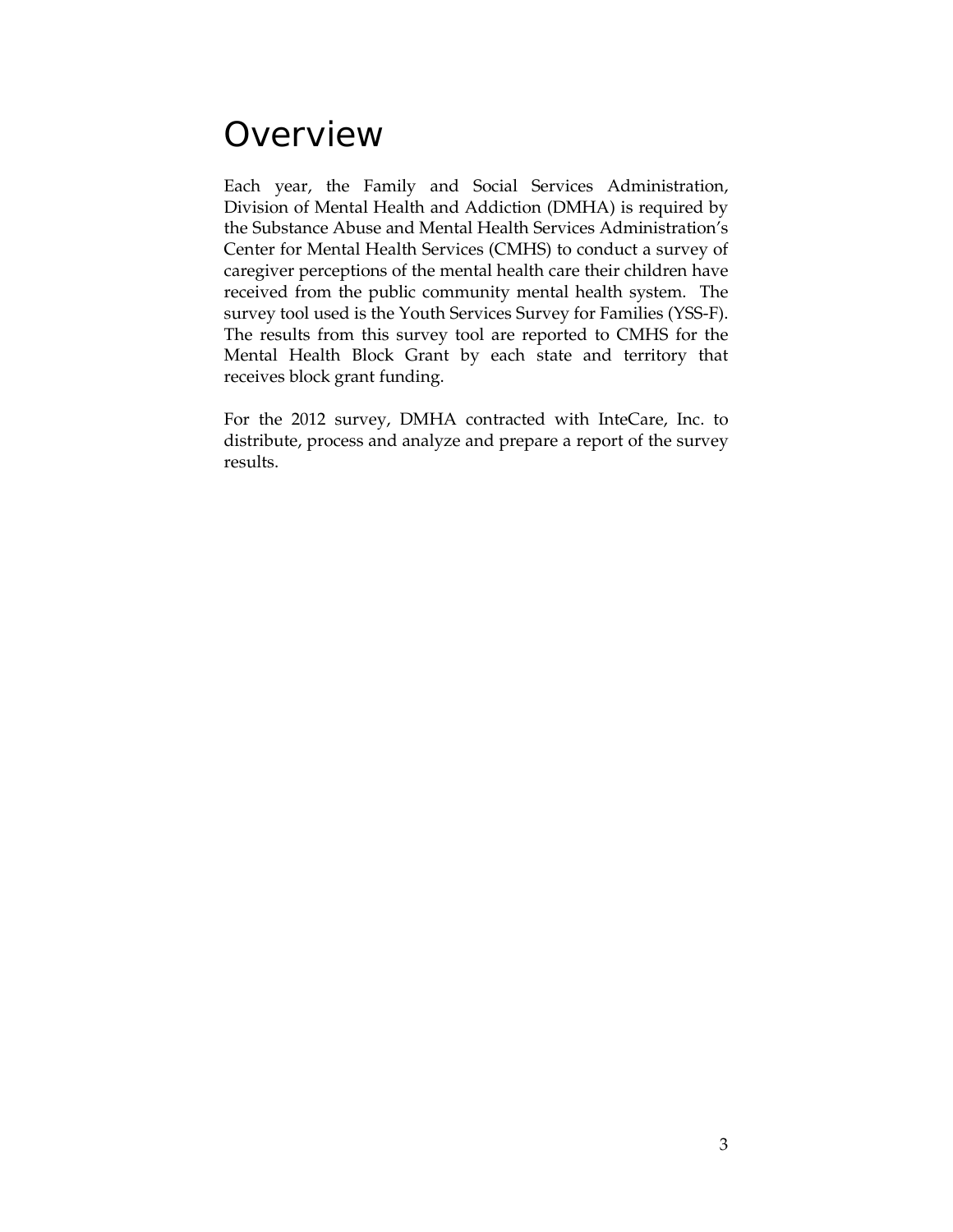## <span id="page-3-0"></span>Methodology

The collection of YSS-F survey data for 2012 was conducted using the same method as the 2010 and 2011 surveys. Starting in 2010, the survey process was completed through a convenience sample. In this method, surveys were sent to the CMHCs who then handed out and collected surveys with care givers of youth served as they were seen for outpatient or residential services. Prior to 2010, DMHA contracted with a university to conduct phone surveys. Due to the difference in sampling size and methodology, the results prior to 2010 are not included in the yearly comparisons in this report.

DMHA determined the sample size on a statewide margin of error with a confidence level of 95% and an estimated response rate. DMHA provided InteCare with the number of surveys needed for each CMHC. InteCare sent the minimum required number of surveys to each CMHC. Standardized directions for completing the surveys were also sent to each CMHC. Each CMHC was asked to choose a survey week between September 3rd and 21st and distribute surveys to caregivers with children being seen during the chosen week. If a CMHC wished to survey more caregivers than the set sample size, additional surveys were printed and mailed to the CMHC.

Spanish versions of the survey were provided to CMHCs when requested. There were forty (40) Spanish YSS-F surveys sent to providers with seven (7) completed and returned.

Table 1 shows the number of surveys sent to the providers, the number returned, and the response rate for each provider. For the 95% confidence level, DMHA set the floor for the response rate at 35%. Any provider with a response rate below 35% will not have achieved the 95% confidence level, meaning that the results may not be interpreted across all consumers served by that provider.

The statewide response rate for 2012 was 89%. This is a slight increase from last year's rate of 87% and the 2010 return rate of 76%. The YSS-F survey response rate is consistent with response rates seen using the convenience sampling methodology. Telephone and mail survey methodologies tend to have much lower response rates.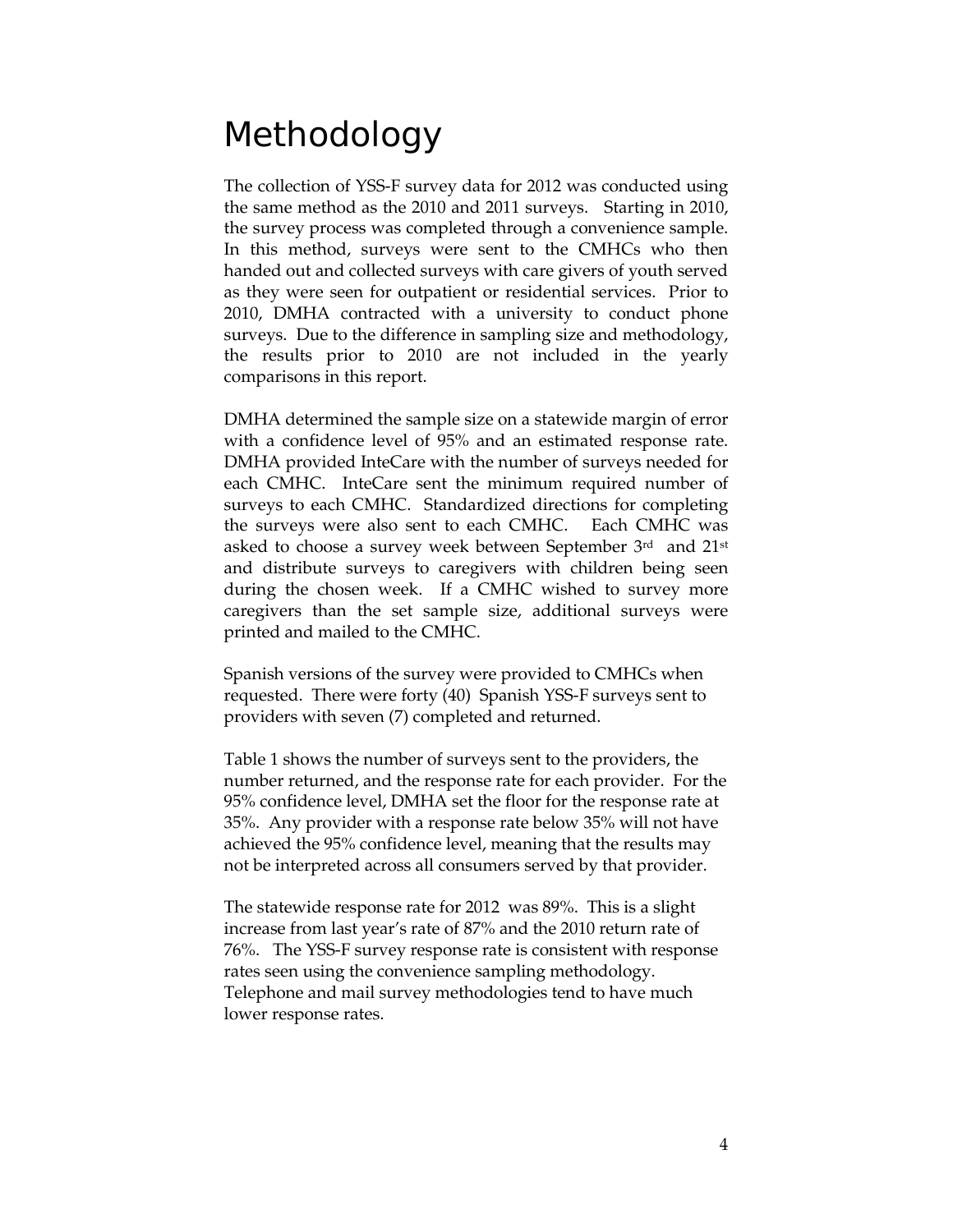| ID# | <b>Provider</b>               | <b>YSS-F</b><br><b>Surveys</b><br><b>Sent</b> | <b>YSS-F</b><br><b>Surveys</b><br>Returned | <b>YSS-F</b><br>Return<br>Rate |
|-----|-------------------------------|-----------------------------------------------|--------------------------------------------|--------------------------------|
| 429 | Adult and Child               | 100                                           | 91                                         | 91%                            |
| 430 | <b>ASPIRE Indiana</b>         | 50                                            | 48                                         | 96%                            |
| 423 | <b>Bowen Center</b>           | 75                                            | 73                                         | 97%                            |
| 431 | Centerstone                   | 100                                           | 45                                         | 45%                            |
| 413 | <b>Community MHC</b>          | 25                                            | 19                                         | 76%                            |
| 428 | Cummins                       | 75                                            | 83                                         | 111%                           |
| 421 | Edgewater                     | 25                                            | 25                                         | 100%                           |
| 427 | Four County                   | 50                                            | 33                                         | 66%                            |
| 416 | Gallahue                      | 75                                            | 61                                         | 81%                            |
| 414 | <b>Grant Blackford</b>        | 25                                            | 15                                         | 60%                            |
| 405 | <b>Hamilton Center</b>        | 75                                            | 26                                         | 35%                            |
| 407 | <b>Howard Regional</b>        | 25                                            | 25                                         | 100%                           |
| 402 | LifeSpring                    | 50                                            | 94                                         | 188%                           |
| 422 | <b>Meridian Services</b>      | 50                                            | 37                                         | 74%                            |
| 401 | Midtown                       | 50                                            | 66                                         | 132%                           |
| 426 | Northeastern Center           | 50                                            | 74                                         | 148%                           |
| 409 | Oaklawn Psychiatric<br>Center | 75                                            | 58                                         | 77%                            |
| 419 | Park Center                   | 50                                            | 71                                         | 142%                           |
| 418 | Porter-Starke                 | 75                                            | 52                                         | 69%                            |
| 424 | Regional                      | 50                                            | 36                                         | 72%                            |
| 403 | Samaritan Center              | 50                                            | 43                                         | 86%                            |
| 420 | Southern Hills                | 50                                            | 21                                         | 42%                            |
| 404 | Southwestern                  | 50                                            | 50                                         | 100%                           |
| 410 | <b>Swanson Center</b>         | 50                                            | 49                                         | 98%                            |
| 415 | Wabash Valley                 | 75                                            | 75                                         | 100%                           |
|     | <b>All CMHCs</b>              | 1425                                          | 1270                                       | 89%                            |

Table 1: Response rate by CMHC for YSS-F surveys.

\* Provider return rate is below 35% and therefore the 95% confidence level has not been achieved.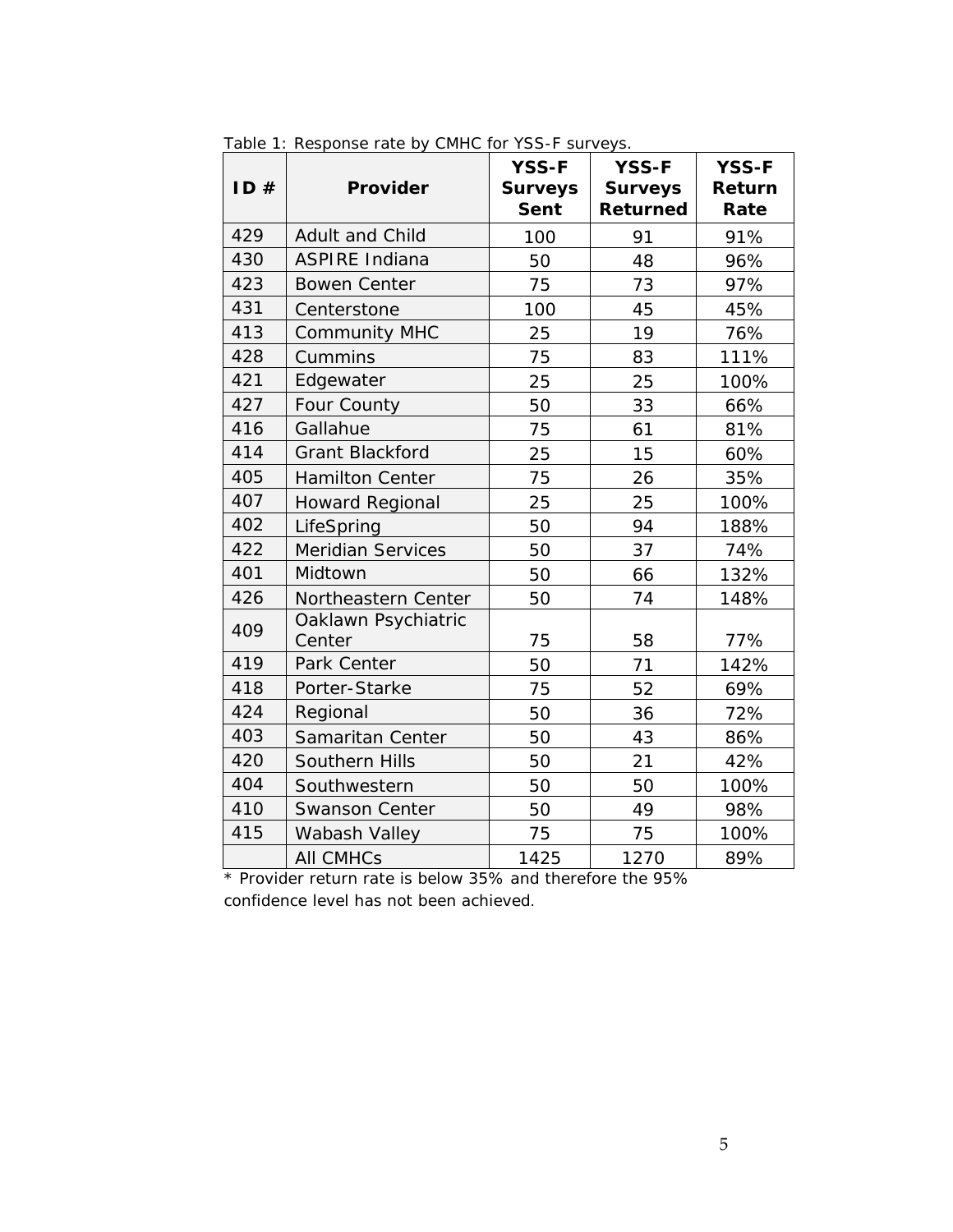#### Survey Tool

The instrument used for the survey is a version of the YSS-F, with 26 questions with a Likert scale of possible responses from (1) Strongly Agree to (5) Strongly Disagree. These 26 questions are grouped into five (5) domains:

- Appropriateness
- Access to Services
- Cultural Sensitivity
- Participation in Treatment
- Outcomes of Services

Two additional domains are found in the updated version of the YSS-F and have been included since the 2010 survey:

- Social Connectedness
- Functioning (includes items also found in the Outcome domain)

Each domain is comprised of several questions that collectively reflect the responder's perception of that area. Table 2 (please refer to page 13) has a complete list of questions that correspond to each domain.

#### Survey Modifications

The only change to the YSS-F survey for 2012 was the in the comments section. Providers requested a change in the way the comments were reported and requested to have copies of the comments. The comments section was changed to an open answer section where caregivers could leave any comments they wished to provide back to their child's provider regarding the services they received. A statement indicating that all comments would be seen by the provider was listed at the top of the comments page. Caregivers were also provided with a space to write their name if they wished their service provider to contact them regarding their comments. Comments were scanned and saved from each survey. Original comments pages were sent back to each provider for review and follow-up with caregivers if needed.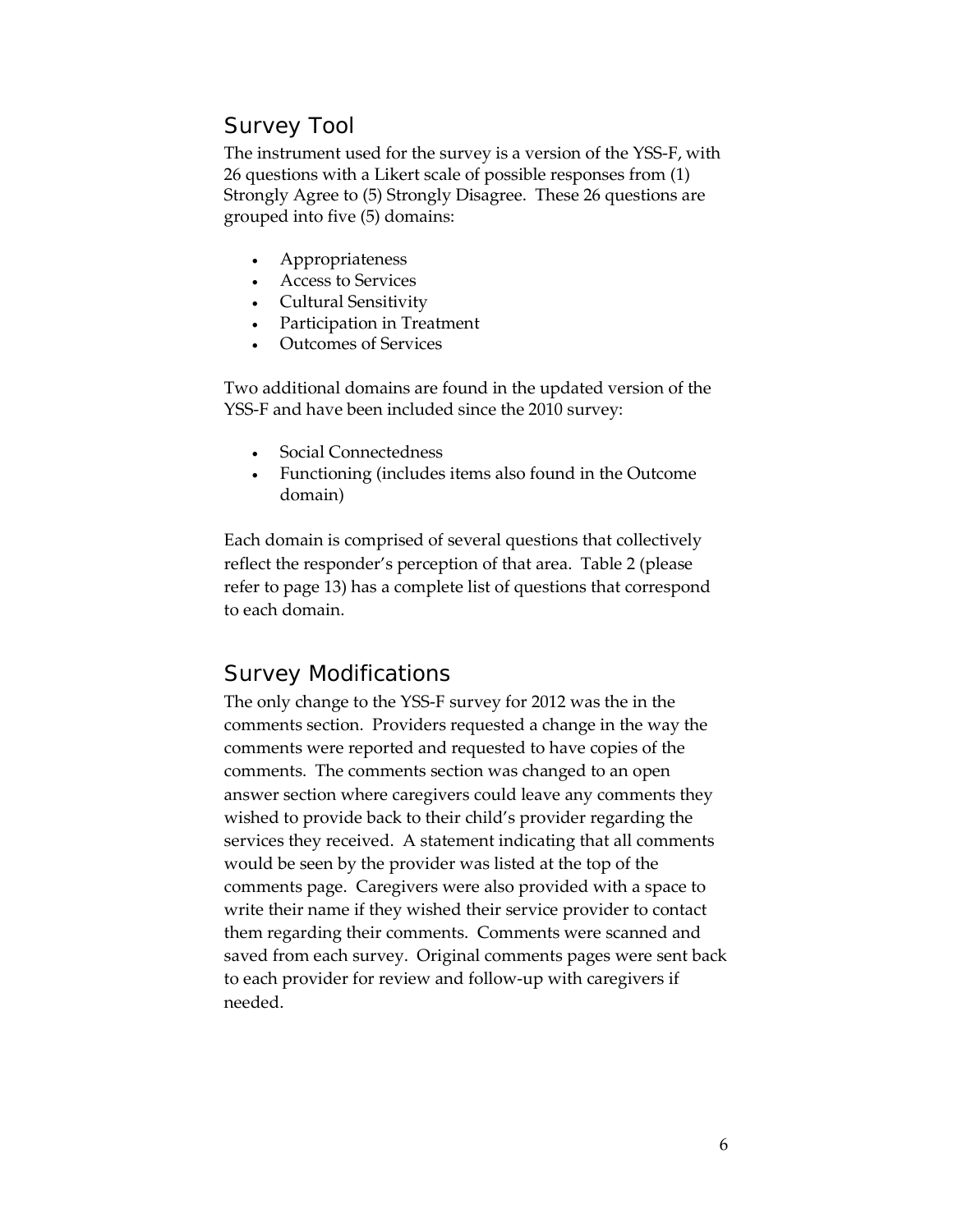# <span id="page-6-0"></span>Demographic Information

Parents and guardians who completed a YSS-F survey were asked to provide basic demographic information including age, gender, ethnicity, race of their children. The figures below illustrate the demographic similarities and differences among the responders.







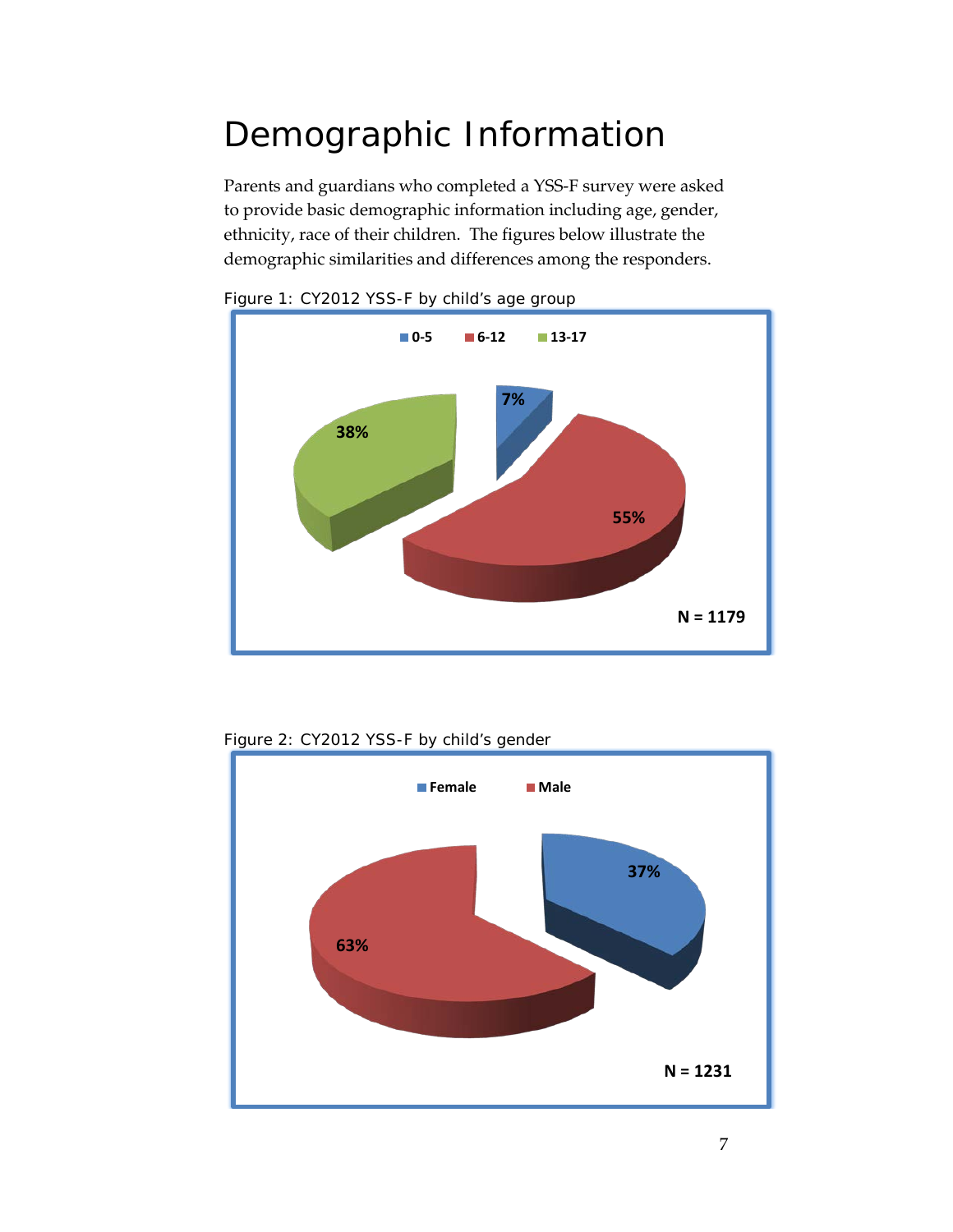

Figure 3: CY 2012 YSS-F by child's ethnicity



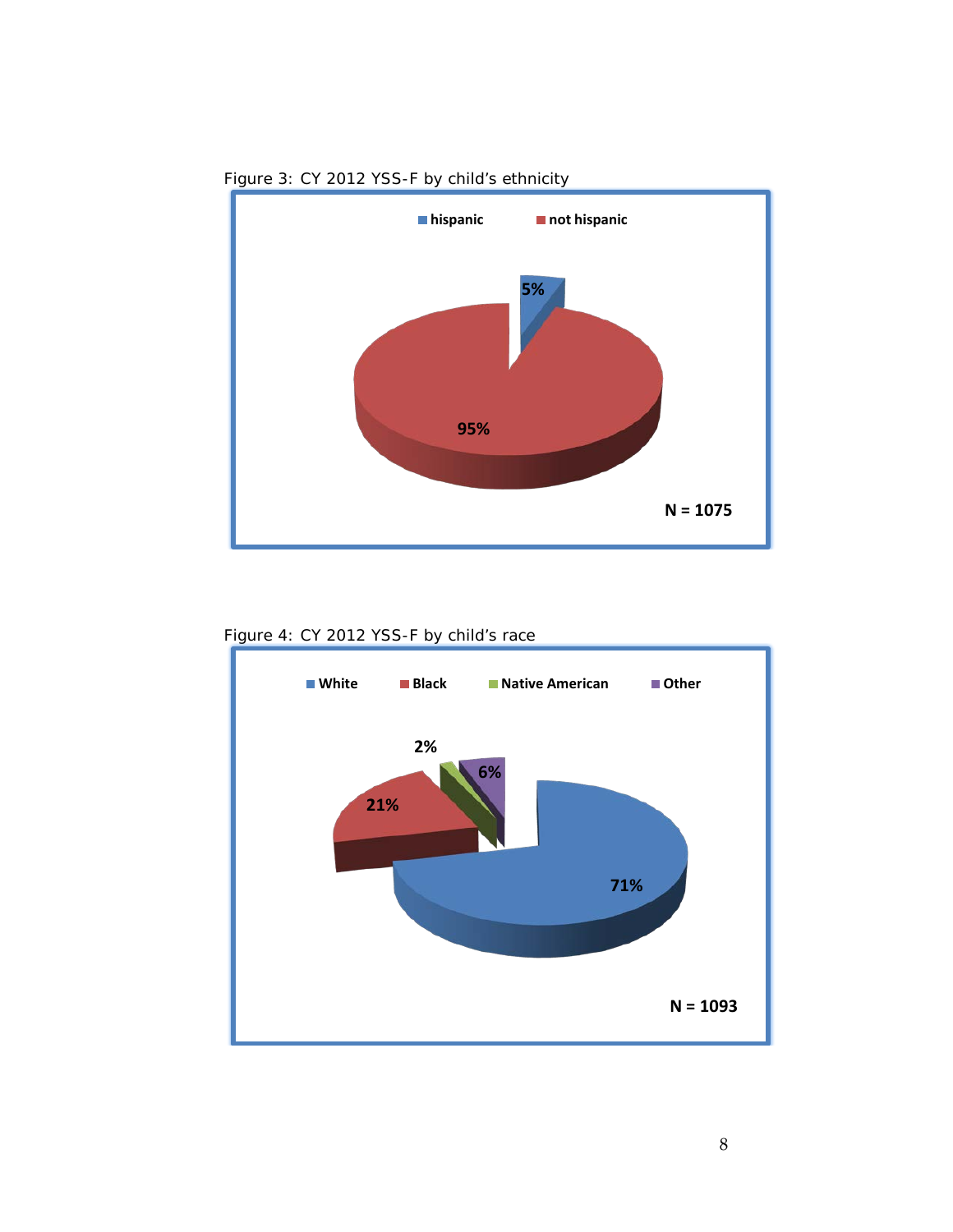## <span id="page-8-0"></span>Survey Results

### <span id="page-8-1"></span>Domain Scores Comparisons

Computation of the domain scores were completed following the established MHSIP/YSS-F methodology where lower scores represent a more positive response (e.g. Strongly Agree = 1, Agree  $= 2$ , Strongly Disagree  $= 5$ ).

For each survey completed, the mean score is calculated for the questions for a domain. A survey had to have two-thirds of the questions in the domain completed to be included in the mean score for the domain. For example, the Appropriateness domain contains 6 questions. A responder must have answered 4 of the 6 questions to be included in the data for that domain. A positive domain score for a survey is a mean score less than 2.5. The charts below illustrate the differences in mean domain scores from 2010 to 2012.



Figure 5: Appropriateness: Percentage of responders reporting positively about general satisfaction by survey year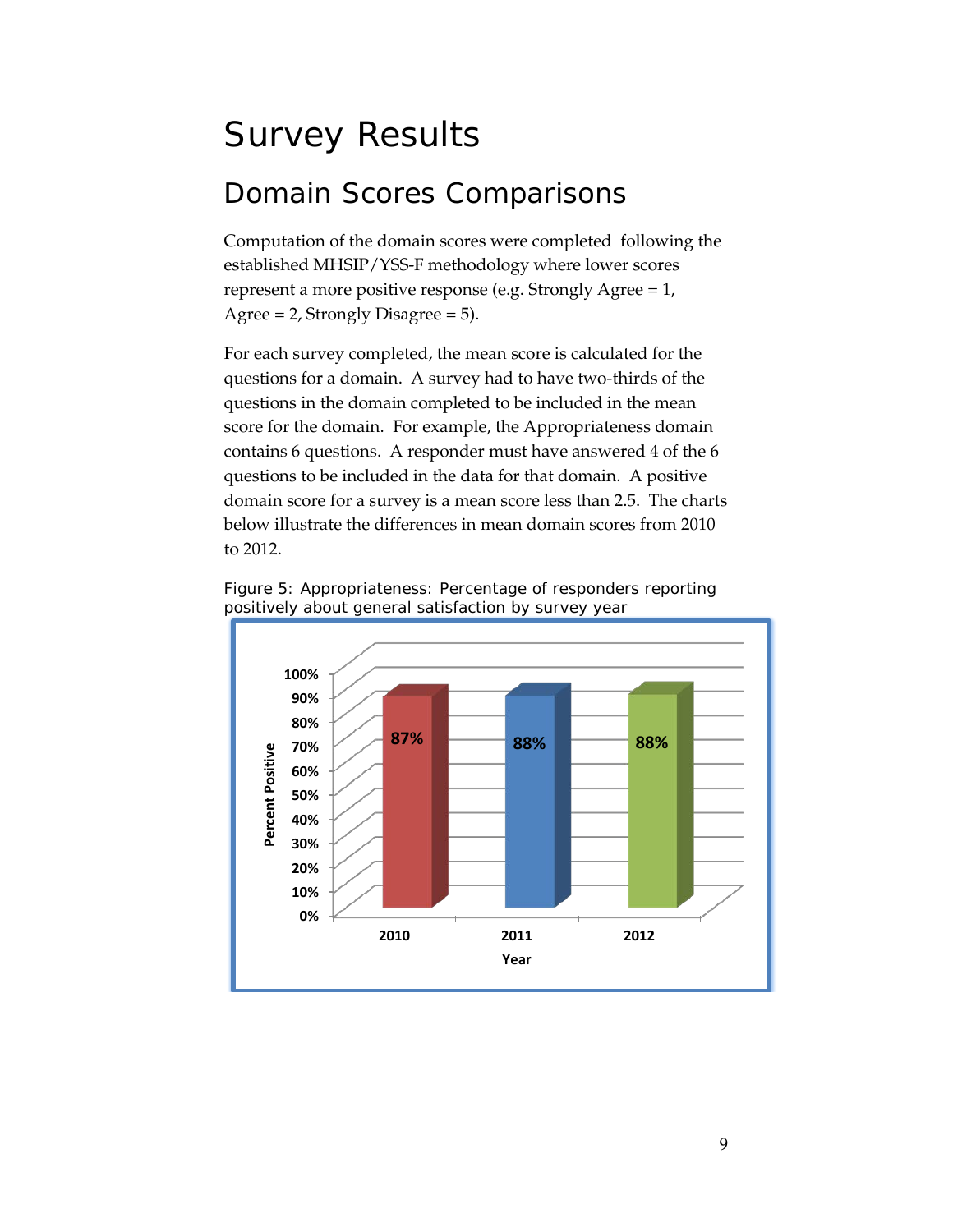

Figure 6: Access to Services: Percentage of responders reporting positively about access to services by survey year

Figure 7: Cultural Sensitivity: Percentage of responders reporting positively about quality and appropriateness of services by survey year

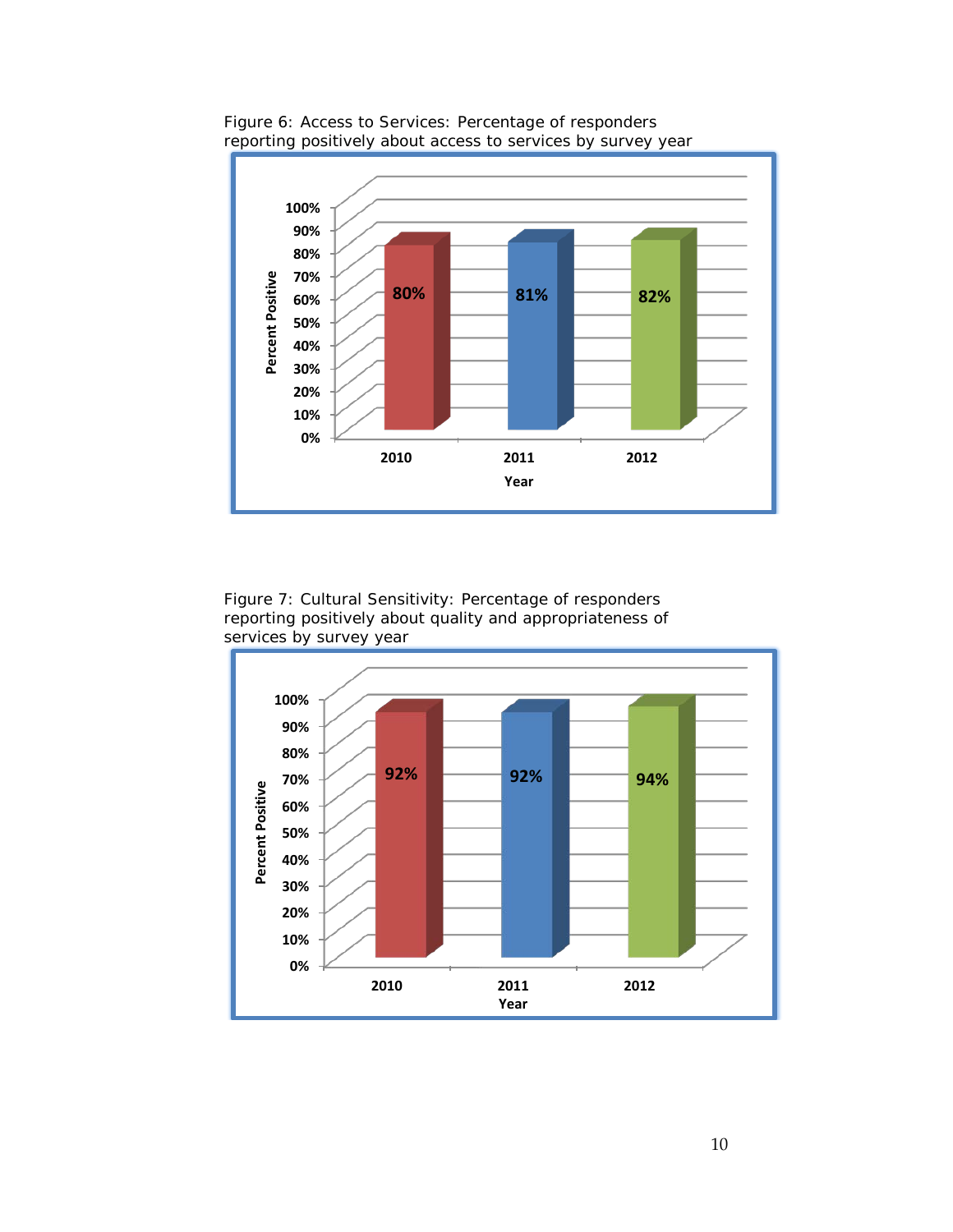

Figure 8: Treatment: Percentage of responders reporting positively about participation in treatment by survey year

Figure 9: Outcomes: Percentage of responders reporting positively about treatment outcomes by survey year

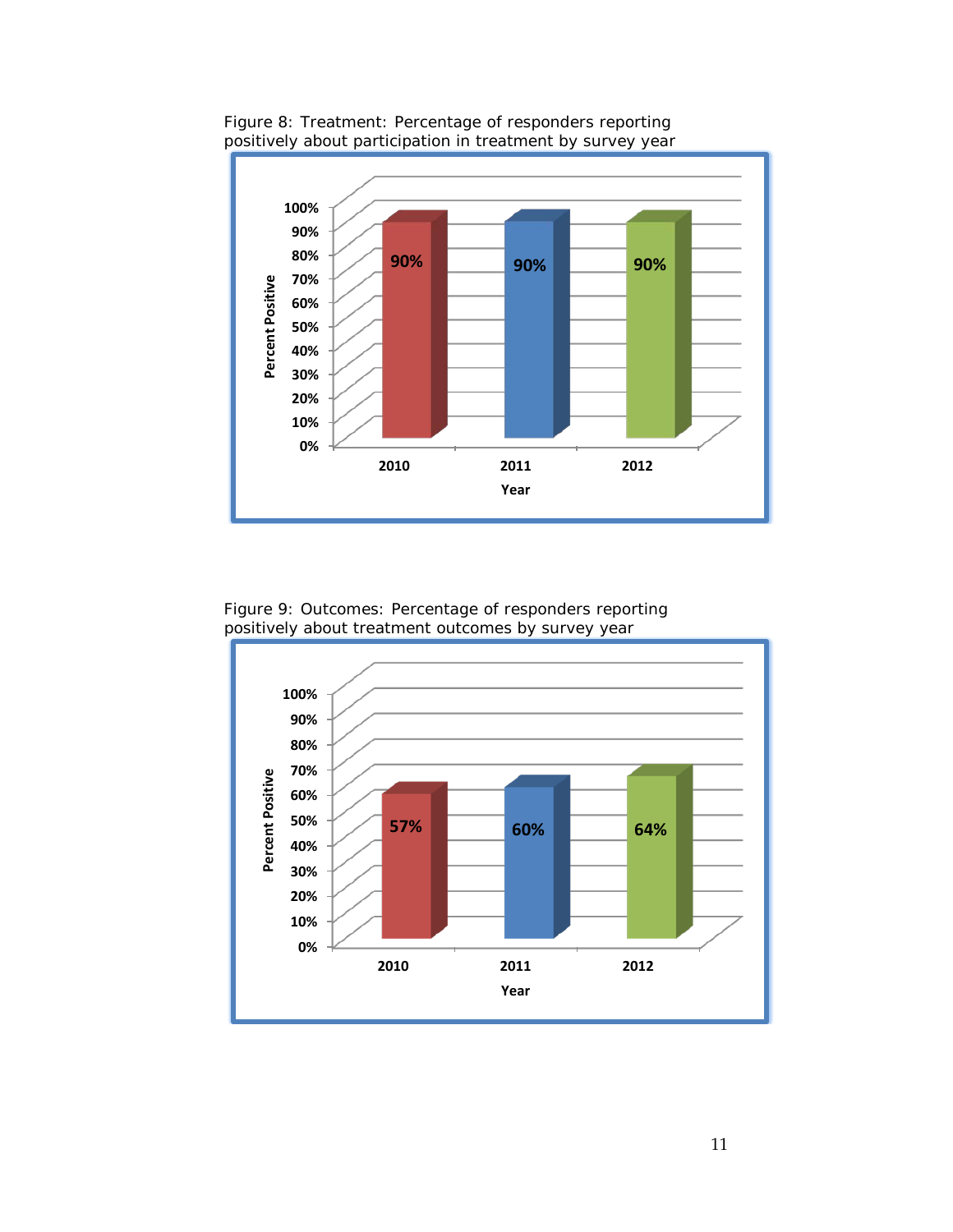

Figure 10: Social Connectedness: Percentage of responders reporting positively about their social connectedness by survey year

Figure 11: Functioning: Percentage of responders reporting positively about the functioning of the child by survey year

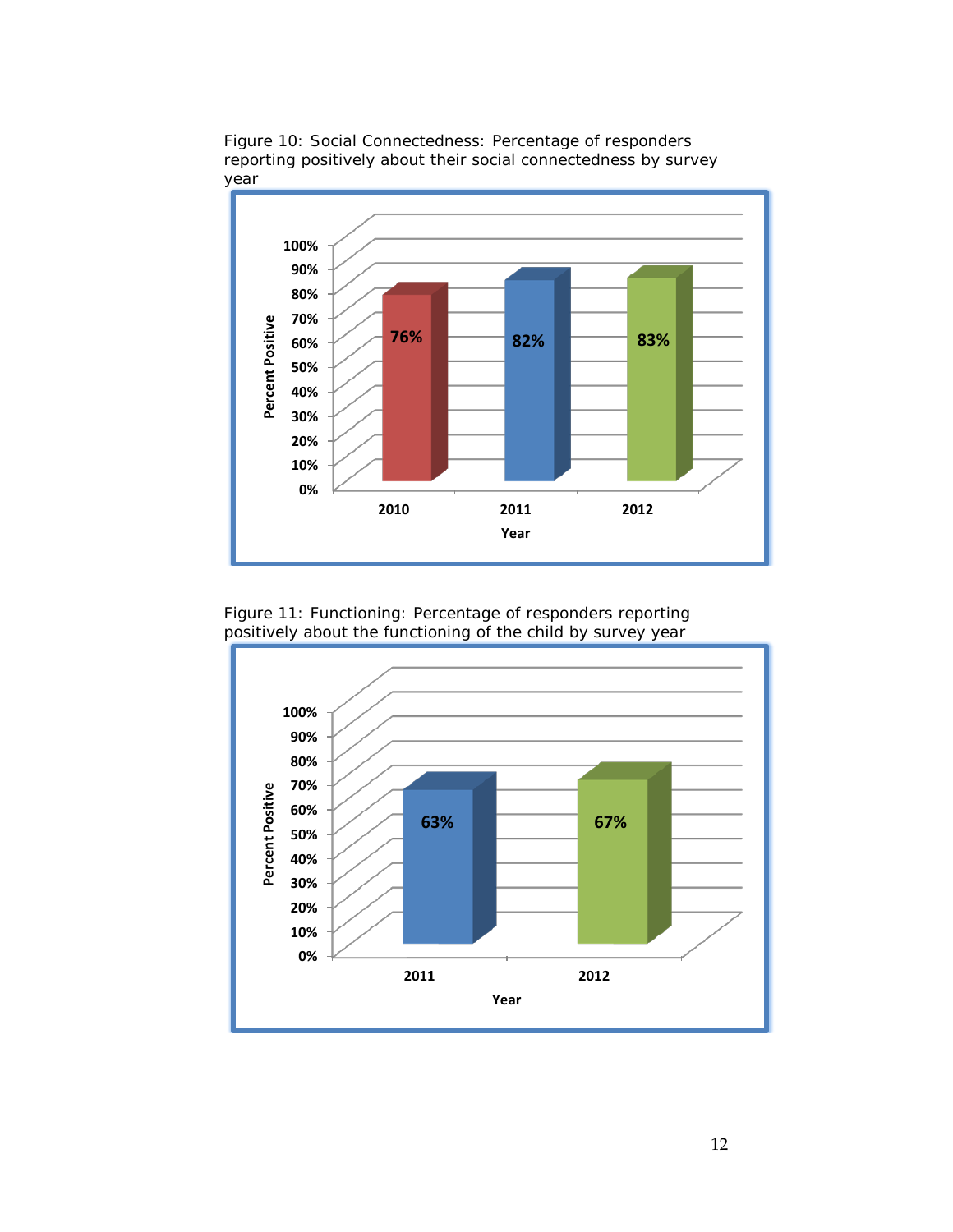#### **Statewide and Provider Domain and Individual Question Data**

Table 2: Comparison of domain and item responses by provider

Key:

Domain Scores: line 1 - % positive responses, line 2 - # of responders

Question Scores: line 1 - % positive responses, line 2 – mean score, line 3 - # of responses

<span id="page-12-0"></span>

|                                                                                 | Providers<br>$\overline{a}$ |                 |                       |                 |                 |                       |                   |                 |                 |                  |                       |                       |                  |                 |                       |                       |                 |                       |                 |                 |                 |                 |                 |                 |                 |                 |
|---------------------------------------------------------------------------------|-----------------------------|-----------------|-----------------------|-----------------|-----------------|-----------------------|-------------------|-----------------|-----------------|------------------|-----------------------|-----------------------|------------------|-----------------|-----------------------|-----------------------|-----------------|-----------------------|-----------------|-----------------|-----------------|-----------------|-----------------|-----------------|-----------------|-----------------|
| Item                                                                            |                             | 401             | 402                   | 403             | 404             | 405                   | 407               | 409             | 410             | 413              | 414                   | 415                   | 416              | 418             | 419                   | 420                   | 421             | 422                   | 423             | 424             | 426             | 427             | 428             | 429             | 430             | 431             |
| <b>General Satisfaction</b>                                                     | 88<br>1116                  | 93<br>69        | 76<br>96              | 88<br>43        | 92<br>50        | 85<br>26              | 76<br>25          | 93<br>58        | 84<br>49        | 79<br>19         | 93<br>15              | 88<br>75              | 98<br>60         | 79<br>52        | 93<br>71              | 81<br>21              | 84<br>25        | 92<br>37              | 88<br>72        | 92<br>37        | 84<br>75        | 94<br>33        | 93<br>85        | 95<br>91        | 67<br>48        | 89<br>45        |
| Overall, I am<br>1.<br>satisfied with the<br>services my child<br>received.     | 93<br>1.6<br>1272           | 99<br>1.5<br>69 | 80<br>1.8<br>93       | 95<br>1.4<br>43 | 96<br>1.6<br>50 | 96<br>1.5<br>26       | 76<br>1.8<br>25   | 95<br>1.5<br>58 | 94<br>1.5<br>49 | 89<br>1.6<br>19  | 100<br>1.5<br>15      | 93<br>1.6<br>75       | 100<br>1.4<br>61 | 88<br>1.9<br>52 | 96<br>1.4<br>71       | 95<br>1.9<br>21       | 80<br>1.7<br>25 | 92<br>1.6<br>36       | 93<br>1.6<br>71 | 94<br>1.5<br>36 | 92<br>1.5<br>75 | 33<br>1.7<br>32 | 98<br>1.4<br>85 | 99<br>1.3<br>91 | 79<br>1.8<br>48 | 98<br>1.4<br>45 |
| The people helping<br>4.<br>my child stuck with<br>us no matter what.           | 85<br>1.7<br>1270           | 88<br>1.5<br>69 | 72<br>2.0<br>94       | 91<br>1.5<br>43 | 88<br>1.8<br>49 | 81<br>1.6<br>26       | 80<br>1.7<br>25   | 90<br>1.5<br>58 | 90<br>1.5<br>49 | 89<br>1.7<br>18  | 93<br>1.5<br>15       | 81<br>1.8<br>75       | 90<br>1.5<br>60  | 69<br>2.1<br>52 | 90<br>1.5<br>70       | 67<br>2.1<br>21       | 80<br>1.9<br>25 | 89<br>1.7<br>37       | 85<br>1.7<br>72 | 89<br>1.7<br>37 | 81<br>1.8<br>75 | 94<br>1.6<br>32 | 91<br>1.4<br>85 | 91<br>1.5<br>91 | 67<br>2.1<br>48 | 86<br>1.6<br>44 |
| 5.<br>I felt my child had<br>someone to talk to<br>when he/she was<br>troubled. | 88<br>1.6<br>1269           | 93<br>1.5<br>68 | 80<br>1.9<br>94       | 95<br>1.4<br>43 | 90<br>1.7<br>50 | 92<br>1.6<br>26       | 67<br>2.0<br>34   | 93<br>1.5<br>58 | 88<br>1.5<br>49 | 89<br>1.7<br>19  | 87<br>1.5<br>15       | 88<br>1.6<br>74       | 93<br>1.4<br>61  | 77<br>2.1<br>52 | 92<br>1.5<br>71       | 95<br>1.8<br>21       | 84<br>1.8<br>25 | 89<br>1.5<br>35       | 86<br>1.6<br>72 | 95<br>1.6<br>37 | 91<br>1.5<br>75 | 00<br>1.5<br>33 | 95<br>1.4<br>85 | 91<br>1.5<br>89 | 73<br>1.9<br>48 | 84<br>1.6<br>45 |
| 7.<br>The services my<br>child and/or family<br>received were right<br>for us.  | 88<br>1.7<br>1272           | 91<br>1.6<br>69 | 77<br>1.9<br>93       | 88<br>1.5<br>43 | 96<br>1.7<br>49 | 85<br>1.7<br>26       | 80<br>1.8<br>25   | 95<br>1.5<br>58 | 86<br>1.7<br>49 | 74<br>1.7<br>19  | 93<br>1.5<br>15       | 92<br>1.7<br>75       | 98<br>1.4<br>60  | 87<br>2.0<br>52 | 93<br>1.5<br>71       | 86<br>1.9<br>21       | 80<br>1.8<br>25 | 89<br>1.7<br>37       | 82<br>1.7<br>72 | 89<br>1.7<br>37 | 89<br>1.6<br>75 | 91<br>1.7<br>33 | 91<br>1.5<br>85 | 95<br>1.5<br>91 | 70<br>2.0<br>47 | 93<br>1.5<br>45 |
| 10. My family got the<br>help we wanted for<br>my child.                        | 86<br>1.7<br>1270           | 88<br>1.6<br>69 | 77<br>2.0<br>93       | 91<br>1.5<br>43 | 88<br>1.7<br>49 | 85<br>1.7<br>26       | 72<br>$2.0$<br>25 | 86<br>1.7<br>58 | 81<br>1.7<br>48 | 79<br>1.7<br>19  | 87<br>1.7<br>15       | 83<br>1.8<br>75       | 97<br>1.4<br>60  | 81<br>2.1<br>52 | 92<br>1.6<br>71       | 86<br>1.9<br>21       | 80<br>2.0<br>25 | 89<br>1.7<br>36       | 81<br>1.8<br>72 | 89<br>1.7<br>37 | 89<br>1.7<br>75 | 91<br>1.7<br>33 | 93<br>1.5<br>85 | 96<br>1.4<br>90 | 71<br>2.0<br>48 | 91<br>1.6<br>45 |
| 11. My family got as<br>much help as we<br>needed for my child                  | 81<br>1.8<br>1271           | 80<br>1.8<br>69 | 72<br>2.1<br>93<br>78 | 84<br>1.7<br>43 | 82<br>1.8<br>50 | 80<br>1.9<br>25<br>92 | 72<br>1.9<br>25   | 83<br>1.8<br>58 | 76<br>1.8<br>49 | 79<br>1.8<br>19  | 87<br>1.7<br>15<br>73 | 73<br>2.0<br>75<br>77 | 98<br>1.5<br>61  | 73<br>2.2<br>52 | 87<br>1.7<br>71<br>93 | 81<br>2.0<br>21<br>62 | 83<br>2.0<br>24 | 81<br>1.7<br>37<br>73 | 79<br>1.8<br>71 | 86<br>1.8<br>37 | 76<br>1.8<br>75 | 85<br>1.9<br>33 | 84<br>1.7<br>85 | 92<br>1.5<br>90 | 71<br>2.0<br>48 | 76<br>1.9<br>45 |
| <b>Access</b>                                                                   | 82<br>1039                  | 89<br>69        | 94                    | 86<br>43        | 78<br>50        | 26                    | 64<br>25          | 83<br>58        | 82<br>49        | 89<br>19         | 15                    | 74                    | 87<br>61         | 65<br>52        | 71                    | 21                    | 88<br>24        | 37                    | 82<br>72        | 78<br>37        | 83<br>75        | 79<br>33        | 94<br>85        | 89<br>90        | 65<br>48        | 80<br>44        |
| The location of<br>8.<br>services was<br>convenient for us.                     | 88<br>1.6<br>1274           | 88<br>1.6<br>69 | 87<br>1.7<br>94       | 88<br>1.5<br>43 | 88<br>1.7<br>50 | 92<br>1.3<br>26       | 72<br>1.8<br>25   | 88<br>1.5<br>58 | 88<br>1.6<br>49 | 89<br>1.5<br>19  | 80<br>1.9<br>15       | 88<br>1.7<br>74       | 92<br>1.4<br>61  | 87<br>1.8<br>52 | 92<br>1.6<br>71       | 76<br>2.0<br>21       | 88<br>1.8<br>25 | 84<br>1.7<br>37       | 93<br>1.5<br>72 | 84<br>1.7<br>37 | 93<br>1.5<br>75 | 94<br>1.6<br>33 | 95<br>1.5<br>85 | 93<br>1.4<br>91 | 73<br>1.9<br>48 | 82<br>1.8<br>44 |
| 9.<br>Services were<br>available at times<br>that were<br>convenient for us.    | 84<br>1.8<br>1273           | 96<br>1.5<br>69 | 77<br>2.0<br>94       | 88<br>1.5<br>43 | 82<br>1.9<br>50 | 92<br>1.7<br>26       | 72<br>2.0<br>25   | 84<br>1.7<br>58 | 86<br>1.7<br>49 | 100<br>1.3<br>19 | 87<br>1.7<br>15       | 81<br>1.9<br>75       | 90<br>1.5<br>61  | 65<br>2.4<br>52 | 94<br>1.6<br>71       | 76<br>2.1<br>21       | 83<br>2.0<br>24 | 78<br>1.8<br>37       | 81<br>1.8<br>72 | 84<br>1.7<br>37 | 84<br>1.7<br>75 | 73<br>2.0<br>33 | 92<br>1.5<br>85 | 89<br>1.5<br>90 | 73<br>2.1<br>48 | 89<br>1.8<br>44 |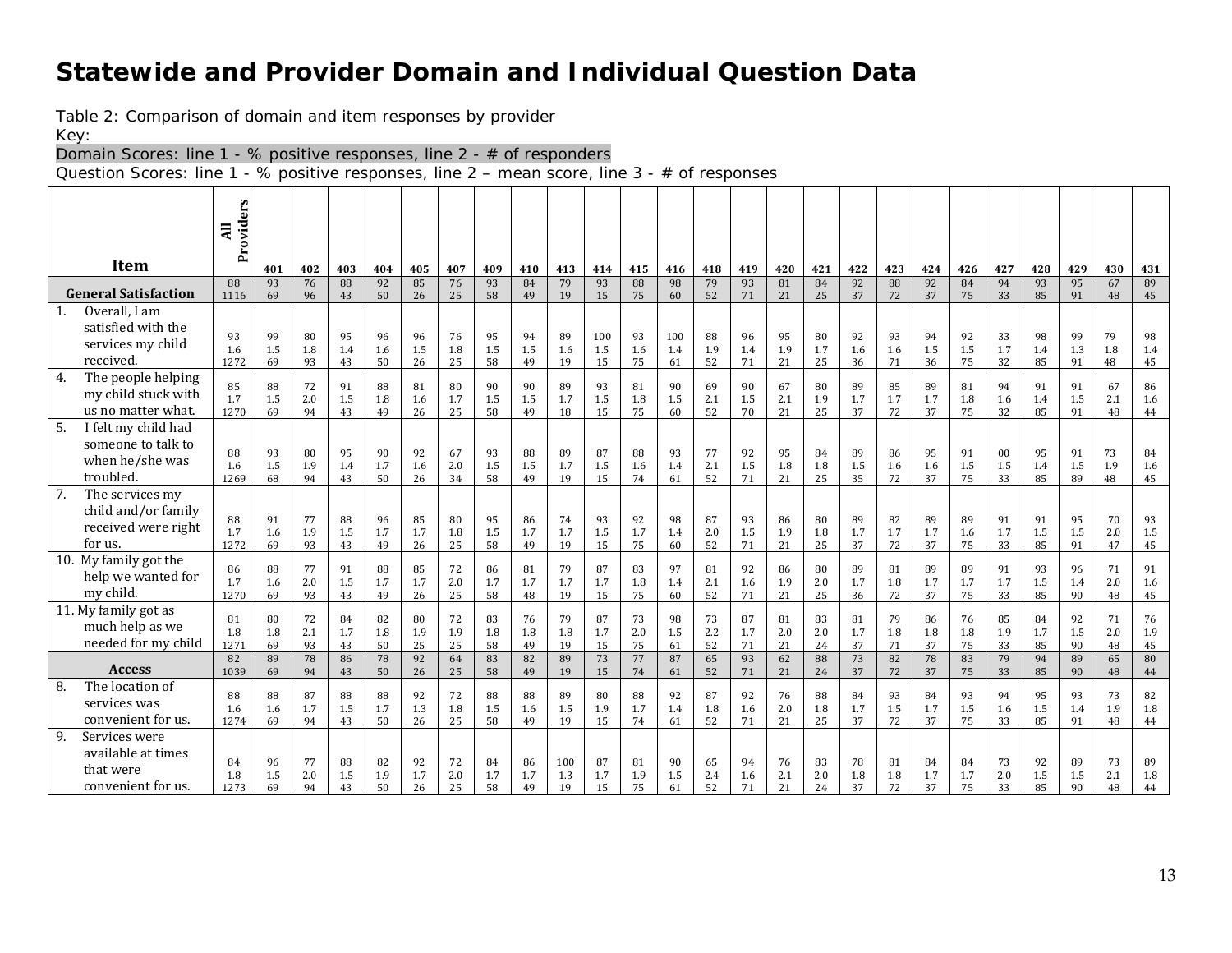|                                                                        | Providers<br>Ę    |                     |                 |                  |                  |                  |                 |                  |                 |                  |                  |                 |                  |                  |                 |                     |                  |                  |                  |                  |                  |                 |                 |                  |                 |                          |
|------------------------------------------------------------------------|-------------------|---------------------|-----------------|------------------|------------------|------------------|-----------------|------------------|-----------------|------------------|------------------|-----------------|------------------|------------------|-----------------|---------------------|------------------|------------------|------------------|------------------|------------------|-----------------|-----------------|------------------|-----------------|--------------------------|
| <b>Item</b>                                                            |                   | 401                 | 402             | 403              | 404              | 405              | 407             | 409              | 410             | 413              | 414              | 415             | 416              | 418              | 419             | 420                 | 421              | 422              | 423              | 424              | 426              | 427             | 428             | 429              | 430             | 431                      |
| <b>Cultural Sensitivity</b>                                            | 94                | 99                  | 78              | 91               | 100              | 100              | 79              | 98               | 98              | 100              | 100              | 88              | 95               | 83               | 97              | 95                  | 96               | 97               | 99               | 95               | 99               | 90              | 98              | 99               | 90              | 93                       |
|                                                                        | 1199              | 69                  | 94              | 43               | 50               | 26               | 24              | 58               | 49              | 19               | 15               | 74              | 60               | 52               | 71              | 21                  | 24               | 37               | 72               | 37               | 75               | 31              | 84              | 91               | 48              | 45                       |
| 12. Staff treated me<br>with respect.                                  | 97<br>1.4<br>1274 | 99<br>1.3<br>69     | 93<br>1.6<br>94 | 100<br>1.2<br>43 | 100<br>1.2<br>50 | 100<br>1.3<br>26 | 88<br>1.5<br>25 | 100<br>1.3<br>58 | 92<br>1.3<br>49 | 100<br>1.3<br>19 | 100<br>1.3<br>15 | 93<br>1.5<br>75 | 100<br>1.3<br>61 | 98<br>1.7<br>52  | 97<br>1.3<br>71 | 90<br>1.8<br>21     | 96<br>1.5<br>25  | 97<br>1.4<br>37  | 100<br>1.3<br>72 | 95<br>1.5<br>37  | 97<br>1.4<br>75  | 97<br>1.5<br>31 | 99<br>1.3<br>85 | 99<br>1.2<br>91  | 88<br>1.5<br>48 | 93<br>1.4<br>45          |
| 13.<br>Staff respected my<br>family's religious/<br>spiritual beliefs. | 89<br>1.5<br>1265 | 91<br>$1.5\,$<br>68 | 82<br>1.7<br>94 | 86<br>1.6<br>43  | 90<br>1.5<br>50  | 100<br>1.3<br>26 | 83<br>1.6<br>24 | 95<br>1.4<br>58  | 94<br>1.5<br>48 | 95<br>1.4<br>19  | 80<br>1.7<br>15  | 82<br>1.7<br>73 | 90<br>1.5<br>60  | 73<br>2.0<br>52  | 94<br>1.4<br>71 | 86<br>$1.8\,$<br>21 | 92<br>1.6<br>24  | 94<br>1.4<br>36  | 92<br>1.5<br>72  | 89<br>1.6<br>37  | 93<br>1.5<br>75  | 87<br>1.6<br>31 | 89<br>1.5<br>85 | 94<br>1.4<br>90  | 88<br>1.6<br>48 | 89<br>1.5<br>$\sqrt{45}$ |
| Staff spoke with me<br>14.<br>in a way that I<br>understood.           | 98<br>1.4<br>1269 | 100<br>1.4<br>69    | 92<br>1.6<br>92 | 100<br>1.2<br>43 | 100<br>1.3<br>50 | 100<br>1.3<br>26 | 88<br>1.6<br>25 | 100<br>1.3<br>58 | 98<br>1.3<br>49 | 100<br>1.4<br>19 | 100<br>1.5<br>15 | 96<br>1.5<br>75 | 100<br>1.2<br>60 | 100<br>1.7<br>52 | 97<br>1.4<br>70 | 90<br>1.8<br>20     | 100<br>1.5<br>24 | 100<br>1.4<br>37 | 97<br>1.4<br>72  | 100<br>1.4<br>37 | 100<br>1.4<br>75 | 97<br>1.5<br>33 | 99<br>1.3<br>84 | 100<br>1.2<br>91 | 94<br>1.5<br>48 | 98<br>1.5<br>44          |
| 15. Staff was sensitive                                                | 88                | 99                  | 78              | 81               | 96               | 100              | 79              | 91               | 94              | 84               | 87               | 81              | 92               | 73               | 90              | 90                  | 91               | 92               | 92               | 95               | 97               | 81              | 87              | 87               | 83              | 82                       |
| to my cultural/                                                        | 1.6               | 1.4                 | 1.8             | 1.6              | 1.5              | 1.4              | 1.7             | 1.5              | 1.4             | 1.6              | 1.6              | 1.7             | 1.5              | 2.1              | 1.6             | 1.8                 | 1.9              | 1.5              | 1.6              | 1.5              | 1.5              | 1.7             | 1.5             | 1.5              | 1.7             | 1.6                      |
| ethnic background.                                                     | 1263              | 69                  | 93              | 42               | 50               | 26               | 24              | 58               | 49              | 19               | 15               | 74              | 60               | 51               | 70              | 21                  | 22               | 37               | 72               | 37               | 75               | 32              | 84              | 90               | 48              | 45                       |
| <b>Participation in</b>                                                | 90                | 91                  | 80              | 95               | 94               | 96               | 80              | 91               | 94              | 89               | 93               | 95              | 95               | 87               | 92              | 76                  | 88               | 95               | 86               | 95               | 92               | 85              | 87              | 93               | 79              | 91                       |
| <b>Treatment Planning</b>                                              | 1142              | 69                  | 93              | 43               | 50               | 26               | 25              | 58               | 49              | 19               | 15               | 75              | 60               | 52               | 71              | 21                  | 24               | 37               | 72               | 37               | 75               | 33              | 85              | 91               | 48              | 45                       |
| 2. I helped to choose<br>my child's services.                          | 84<br>1.8<br>1270 | 84<br>1.7<br>68     | 82<br>2.0<br>92 | 93<br>1.5<br>43  | 92<br>1.8<br>50  | 88<br>1.8<br>26  | 84<br>1.8<br>25 | 90<br>1.8<br>58  | 88<br>1.6<br>49 | 74<br>1.9<br>19  | 87<br>1.7<br>15  | 84<br>1.9<br>75 | 92<br>1.5<br>60  | 77<br>2.1<br>52  | 87<br>1.7<br>71 | 67<br>2.3<br>21     | 75<br>2.2<br>24  | 75<br>1.9<br>36  | 78<br>1.8<br>72  | 89<br>1.7<br>37  | 92<br>1.5<br>75  | 82<br>1.8<br>33 | 82<br>1.8<br>85 | 86<br>1.6<br>91  | 73<br>2.0<br>48 | 87<br>1.8<br>45          |
| 3. I helped to choose                                                  | 88                | 93                  | 80              | 93               | 88               | 92               | 80              | 88               | 92              | 89               | 93               | 95              | 93               | 82               | 87              | 71                  | 78               | 89               | 88               | 97               | 92               | 85              | 87              | 91               | 79              | 93                       |
| my child's                                                             | 1.7               | 1.6                 | 2.1             | 1.5              | 1.8              | 1.6              | 1.8             | 1.6              | 1.6             | 1.6              | 1.6              | 1.6             | 1.5              | 2.0              | 1.7             | 2.1                 | 2.0              | 1.6              | 1.7              | 1.5              | 1.5              | 1.8             | 1.7             | 1.5              | 1.9             | 1.6                      |
| treatment goals.                                                       | 1261              | 68                  | 93              | 43               | 50               | 26               | 25              | 57               | 49              | 19               | 15               | 74              | 60               | 50               | 71              | 21                  | 23               | 37               | 72               | 36               | 73               | 33              | 85              | 89               | 47              | 45                       |
| I participated in my                                                   | 94                | 97                  | 89              | 90               | 100              | 100              | 80              | 95               | 98              | 95               | 100              | 96              | 97               | 94               | 93              | 90                  | 96               | 95               | 90               | 97               | 97               | 94              | 88              | 96               | 79              | 98                       |
| 6.                                                                     | 1.5               | 1.4                 | 1.7             | 1.4              | 1.5              | 1.5              | 1.8             | 1.4              | 1.5             | 1.4              | 1.5              | 1.5             | 1.4              | 1.9              | 1.5             | 1.9                 | 1.6              | 1.5              | 1.5              | 1.5              | 1.5              | 1.6             | 1.5             | 1.4              | 1.8             | 1.4                      |
| child's treatment.                                                     | 1269              | 69                  | 93              | 42               | 50               | 26               | 25              | 58               | 47              | 19               | 15               | 75              | 60               | 52               | 71              | 21                  | 24               | 37               | 72               | 37               | 75               | 33              | 85              | 90               | 48              | 45                       |
| <b>Positive Service</b>                                                | 64                | 63                  | 53              | 79               | 68               | 85               | 54              | 55               | 61              | 58               | 80               | 53              | 75               | 65               | 70              | 71                  | 67               | 61               | 63               | 64               | 62               | 55              | 68              | 70               | 62              | 64                       |
| <b>Outcomes</b> (16-21)                                                | 815               | 68                  | 93              | 43               | 50               | 26               | 24              | 58               | 49              | 19               | 15               | 75              | 61               | 52               | 71              | 21                  | 24               | 36               | 71               | 36               | 74               | 33              | 85              | 91               | 47              | 45                       |
| <b>Functioning (16-22)</b>                                             | 67                | 62                  | 58              | 79               | 68               | 85               | 58              | 60               | 67              | 68               | 80               | 58              | 77               | 65               | 70              | 71                  | 67               | 61               | 65               | 61               | 68               | 58              | 72              | 74               | 62              | 67                       |
|                                                                        | 844               | 68                  | 93              | 43               | 50               | 26               | 24              | 58               | 49              | 19               | 15               | 74              | 61               | 52               | 71              | 21                  | 24               | 36               | 71               | 36               | 74               | 33              | 85              | 91               | 47              | 45                       |
| 16. My child is better                                                 | 71                | 72                  | 60              | 77               | 74               | 73               | 56              | 64               | 69              | 63               | 87               | 67              | 87               | 73               | 76              | 86                  | 71               | 58               | 69               | 72               | 72               | 61              | 71              | 77               | 60              | 84                       |
| at handling daily                                                      | 2.1               | 2.1                 | 2.3             | 2.0              | 2.0              | 1.9              | 2.3             | 2.2              | 2.2             | 2.3              | 1.9              | 2.2             | 1.9              | 2.3              | 2.1             | 2.0                 | 2.1              | 2.4              | 2.2              | 2.1              | 2.1              | 2.2             | 2.1             | 2.0              | 2.3             | 2.0                      |
| life.                                                                  | 1267              | 67                  | 93              | 43               | 50               | 26               | 25              | 58               | 49              | 19               | 15               | 75              | 61               | 52               | 71              | 21                  | 24               | 36               | 71               | 36               | 74               | 33              | 85              | 91               | 47              | 45                       |
| My child gets along<br>17.<br>better with family<br>members.           | 65<br>2.2<br>1260 | 62<br>2.3<br>68     | 54<br>2.4<br>93 | 79<br>1.9<br>43  | 66<br>2.2<br>50  | 88<br>1.7<br>26  | 46<br>2.5<br>24 | 55<br>2.3<br>56  | 65<br>2.2<br>49 | 63<br>2.2<br>19  | 87<br>2.0<br>15  | 59<br>2.4<br>75 | 73<br>2.1<br>60  | 71<br>2.3<br>52  | 62<br>2.2<br>71 | 86<br>2.1<br>21     | 63<br>2.1<br>24  | 67<br>2.3<br>36  | 63<br>2.2<br>70  | 67<br>2.1<br>36  | 66<br>2.1<br>74  | 64<br>2.1<br>33 | 63<br>2.2<br>84 | 68<br>2.1<br>90  | 61<br>2.4<br>46 | 71<br>2.1<br>45          |
| 18. My child gets along                                                | 66                | 65                  | 55              | 81               | 66               | 81               | 58              | 59               | 61              | 63               | 87               | 63              | 83               | 71               | 73              | 68                  | 67               | 57               | 63               | 74               | 64               | 67              | 64              | 69               | 52              | 73                       |
| better with friends                                                    | 2.2               | 2.2                 | 2.4             | 1.9              | 2.2              | 1.7              | 2.4             | 2.3              | 2.3             | 2.4              | 2.0              | 2.3             | 2.0              | 2.3              | 2.1             | 2.4                 | 2.4              | 2.4              | 2.2              | 1.9              | 2.2              | 2.2             | 2.2             | 2.1              | 2.5             | 2.0                      |
| and other people.                                                      | 1261              | 68                  | 93              | 43               | 50               | 26               | 24              | 56               | 49              | 19               | 15               | 75              | 60               | 52               | 71              | 19                  | 24               | 37               | 72               | 35               | 73               | 33              | 85              | 91               | 46              | 45                       |
| My child is doing<br>19.<br>better in school<br>and/or work.           | 69<br>2.1<br>1262 | 68<br>2.1<br>68     | 65<br>2.3<br>94 | 74<br>2.0<br>42  | 76<br>2.0<br>50  | 81<br>1.9<br>26  | 50<br>2.4<br>24 | 69<br>2.1<br>58  | 76<br>2.1<br>49 | 74<br>2.0<br>19  | 80<br>1.9<br>15  | 64<br>2.2<br>73 | 77<br>1.9<br>61  | 71<br>2.3<br>52  | 73<br>2.1<br>71 | 76<br>2.2<br>21     | 74<br>2.2<br>23  | 64<br>2.1<br>36  | 59<br>2.3<br>70  | 64<br>2.1<br>36  | 70<br>2.0<br>74  | 73<br>2.1<br>33 | 72<br>2.0<br>85 | 68<br>2.1<br>90  | 62<br>2.2<br>47 | 73<br>2.1<br>45          |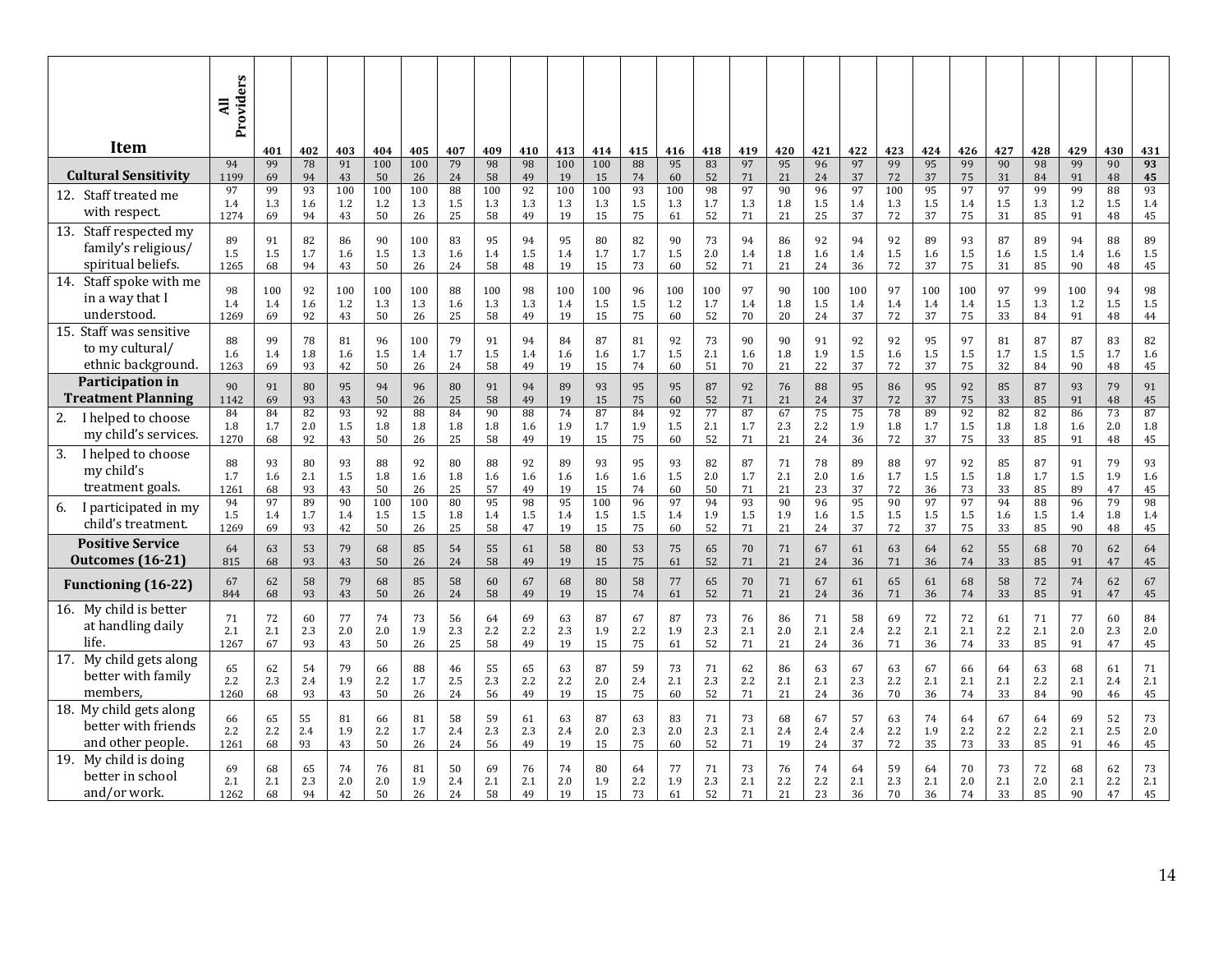|                                                                                                | Providers<br>$\overline{a}$ |                       |                       |                       |                       |                       |                       |                       |                       |                        |                           |                       |                       |                       |                       |                       |                        |                       |                           |                       |                       |                       |                       |                       |                       |                       |
|------------------------------------------------------------------------------------------------|-----------------------------|-----------------------|-----------------------|-----------------------|-----------------------|-----------------------|-----------------------|-----------------------|-----------------------|------------------------|---------------------------|-----------------------|-----------------------|-----------------------|-----------------------|-----------------------|------------------------|-----------------------|---------------------------|-----------------------|-----------------------|-----------------------|-----------------------|-----------------------|-----------------------|-----------------------|
| Item                                                                                           |                             | 401                   | 402                   | 403                   | 404                   | 405                   | 407                   | 409                   | 410                   | 413                    | 414                       | 415                   | 416                   | 418                   | 419                   | 420                   | 421                    | 422                   | 423                       | 424                   | 426                   | 427                   | 428                   | 429                   | 430                   | 431                   |
| My child is better<br>20.<br>able to cope when<br>things go wrong.                             | 62<br>2.3<br>1265           | 64<br>2.1<br>67       | 51<br>2.5<br>92       | 72<br>2.1<br>43       | 64<br>2.3<br>50       | 69<br>2.0<br>26       | 50<br>2.5<br>24       | 57<br>2.4<br>58       | 57<br>2.5<br>49       | 53<br>2.5<br>19        | 80<br>2.0<br>15           | 56<br>2.4<br>75       | 79<br>2.0<br>61       | 63<br>2.4<br>52       | 66<br>2.3<br>71       | 71<br>2.2<br>21       | 71<br>2.3<br>24        | 56<br>2.4<br>36       | 55<br>2.4<br>71           | 62<br>2.3<br>37       | 62<br>2.2<br>74       | 45<br>2.4<br>33       | 65<br>2.2<br>84       | 62<br>2.3<br>91       | 64<br>2.4<br>47       | 62<br>2.2<br>45       |
| I am satisfied with<br>21.<br>our family life right<br>now.                                    | 61<br>2.3<br>1194           | 59<br>2.4<br>69       | 64<br>2.3<br>89       | 85<br>1.8<br>40       | 45<br>2.5<br>49       | 77<br>2.0<br>26       | 53<br>2.3<br>15       | 55<br>2.4<br>56       | 61<br>2.3<br>49       | 74<br>2.1<br>19        | 77<br>2.1<br>13           | 47<br>2.5<br>66       | 75<br>2.2<br>57       | 54<br>2.5<br>46       | 64<br>2.3<br>$70\,$   | 80<br>2.2<br>20       | 65<br>2.1<br>23        | 58<br>2.4<br>31       | 58<br>2.3<br>64           | 43<br>2.5<br>28       | 59<br>2.3<br>73       | 46<br>2.6<br>28       | 61<br>2.3<br>84       | 58<br>2.3<br>89       | 60<br>2.5<br>47       | 70<br>2.2<br>$43\,$   |
| 22. My child is better<br>able to do the<br>things he or she<br>wants to do.                   | 67<br>2.2<br>1219<br>83     | 59<br>2.3<br>69<br>83 | 63<br>2.3<br>91<br>77 | 85<br>1.8<br>41<br>88 | 63<br>2.3<br>49<br>82 | 85<br>1.8<br>26<br>88 | 69<br>2.1<br>16<br>91 | 60<br>2.2<br>57<br>84 | 69<br>2.2<br>49<br>76 | 63<br>2.4<br>19<br>95  | 77<br>2.0<br>13<br>80     | 61<br>2.3<br>69<br>76 | 81<br>1.9<br>58<br>89 | 69<br>2.3<br>45<br>90 | 71<br>2.1<br>70<br>85 | 62<br>2.3<br>21<br>81 | 83<br>2.0<br>23<br>92. | 59<br>2.3<br>32<br>81 | 66<br>2.2<br>70<br>84     | 61<br>2.4<br>31<br>83 | 69<br>2.1<br>74<br>89 | 59<br>2.3<br>32<br>67 | 63<br>2.2<br>84<br>74 | 73<br>2.1<br>90<br>84 | 60<br>2.3<br>47<br>79 | 70<br>2.2<br>43<br>93 |
| <b>Caretaker Support*</b>                                                                      | 1047                        | 69                    | 93                    | 41                    | 50                    | 26                    | 22                    | 58                    | 49                    | 19                     | 15                        | 74                    | 61                    | 52                    | 71                    | 21                    | 24                     | 36                    | 73                        | 36                    | 74                    | 33                    | 85                    | 91                    | 48                    | $\bf 44$              |
| 23. I know people who<br>will listen and<br>understand me<br>when I need to talk.              | 85<br>1.8<br>1264           | 85<br>1.9<br>68       | 82<br>1.9<br>94       | 90<br>1.5<br>41       | 88<br>1.8<br>49       | 100<br>1.5<br>26      | 86<br>1.7<br>22       | 91<br>1.7<br>58       | 76<br>2.0<br>49       | 95<br>1.4<br>19        | 80<br>1.9<br>15           | 84<br>1.8<br>74       | 90<br>1.7<br>61       | 90<br>1.9<br>52       | 87<br>1.8<br>71       | 81<br>2.1<br>21       | 88<br>1.8<br>24        | 81<br>1.9<br>36       | 84<br>1.8<br>73           | 86<br>1.8<br>36       | 91<br>1.7<br>74       | 73<br>2.0<br>33       | 80<br>1.8<br>85       | 82<br>1.8<br>91       | 83<br>1.8<br>48       | 93<br>1.6<br>44       |
| 24.<br>I have people that I<br>am comfortable<br>talking with about<br>my child's<br>problems. | 87<br>1.7<br>1265           | 84<br>1.9<br>69       | 82<br>1.9<br>94       | 85<br>1.5<br>41       | 90<br>1.7<br>50       | 96<br>1.5<br>26       | 82<br>1.8<br>22       | 90<br>1.7<br>58       | 78<br>1.9<br>49       | 95<br>1.5<br>19        | 80<br>1.9<br>15           | 86<br>1.8<br>74       | 93<br>1.6<br>61       | 92<br>1.9<br>52       | 89<br>1.8<br>71       | 76<br>2.0<br>21       | 92<br>1.8<br>24        | 89<br>1.7<br>36       | 90<br>1.7<br>73           | 89<br>1.8<br>36       | 91<br>1.7<br>74       | 79<br>1.9<br>33       | 80<br>1.9<br>85       | 90<br>1.6<br>90       | 83<br>1.7<br>48       | 91<br>1.6<br>$\bf 44$ |
| 25.<br>In a crisis, I would<br>have the support I<br>need from family<br>or friends.           | 81<br>1.9<br>1263           | 71<br>2.1<br>69       | 78<br>1.9<br>93       | 95<br>1.4<br>41       | 86<br>1.8<br>49       | 88<br>1.7<br>26       | 82<br>1.8<br>22       | 79<br>1.8<br>58       | 80<br>1.9<br>49       | 89<br>1.6<br>19        | 87<br>1.9<br>15           | 74<br>1.9<br>74       | 84<br>1.8<br>61       | 85<br>2.0<br>52       | 77<br>1.9<br>71       | 81<br>2.0<br>21       | 79<br>1.8<br>24        | 83<br>1.8<br>35       | 81<br>1.8<br>73           | 83<br>1.9<br>36       | 86<br>1.8<br>74       | 76<br>1.9<br>33       | 71<br>2.0<br>85       | 84<br>1.8<br>91       | 83<br>1.9<br>48       | 89<br>1.8<br>44       |
| I have people with<br>26.<br>whom I can do<br>enjoyable things.                                | 85<br>1.8<br>1260<br>91     | 84<br>1.8<br>69<br>97 | 79<br>1.9<br>92<br>87 | 90<br>1.5<br>40<br>95 | 84<br>1.7<br>50<br>84 | 96<br>1.5<br>26<br>96 | 86<br>1.7<br>22<br>86 | 84<br>1.8<br>57<br>88 | 84<br>1.9<br>49<br>90 | 100<br>1.4<br>19<br>89 | 87<br>$1.8\,$<br>15<br>87 | 80<br>1.8<br>74<br>91 | 90<br>1.7<br>61<br>95 | 96<br>1.9<br>52<br>96 | 86<br>1.7<br>71<br>91 | 76<br>2.1<br>21<br>81 | 92<br>1.7<br>24<br>83  | 78<br>1.9<br>36<br>91 | 83<br>1.7<br>$72\,$<br>92 | 89<br>1.8<br>36<br>97 | 89<br>1.8<br>74<br>92 | 73<br>2.1<br>33<br>91 | 80<br>1.9<br>84<br>89 | 85<br>1.7<br>91<br>90 | 81<br>1.8<br>48<br>92 | 91<br>1.8<br>44<br>98 |
| Service Environment*                                                                           | 1141                        | 68                    | 94                    | 42                    | 50                    | 26                    | 22                    | 58                    | 49                    | 19                     | 15                        | 74                    | 61                    | 52                    | 70                    | 21                    | 24                     | 35                    | 72                        | 36                    | 74                    | 32                    | 83                    | 91                    | 48                    | 44                    |
| 27. I feel that my child<br>is safe.                                                           | 89<br>1.6<br>1262           | 85<br>1.8<br>68       | 88<br>1.7<br>94       | 98<br>1.4<br>42       | 92<br>1.6<br>50       | 96<br>1.4<br>26       | 95<br>1.6<br>22       | 88<br>1.6<br>58       | 88<br>1.7<br>49       | 84<br>1.7<br>19        | 93<br>1.7<br>15           | 89<br>1.6<br>74       | 93<br>1.5<br>61       | 94<br>1.7<br>52       | 87<br>1.6<br>71       | 76<br>2.2<br>21       | 88<br>1.8<br>24        | 80<br>1.7<br>35       | 90<br>1.5<br>72           | 97<br>1.4<br>36       | 89<br>1.6<br>74       | 91<br>1.7<br>33       | 86<br>1.6<br>83       | 87<br>1.6<br>91       | 90<br>1.6<br>48       | 93<br>1.6<br>44       |
| The surroundings<br>28.<br>are clean.                                                          | 96<br>1.5<br>1263           | 96<br>1.5<br>69       | 95<br>1.6<br>94       | 95<br>1.3<br>42       | 88<br>1.6<br>50       | 100<br>1.4<br>26      | 91<br>1.5<br>22       | 93<br>1.5<br>58       | 90<br>1.6<br>49       | 95<br>1.4<br>19        | 87<br>1.7<br>15           | 99<br>1.4<br>74       | 98<br>1.4<br>61       | 98<br>1.6<br>52       | 97<br>1.4<br>70       | 90<br>1.9<br>21       | 96<br>1.5<br>24        | 97<br>1.3<br>36       | 97<br>1.4<br>72           | 100<br>1.4<br>36      | 99<br>1.4<br>74       | 97<br>1.6<br>32       | 96<br>1.3<br>84       | 99<br>1.4<br>91       | 92<br>1.5<br>48       | 100<br>1.4<br>44      |
| <b>Living Situation*</b>                                                                       | 93<br>1177                  | 90<br>69              | 95<br>93              | 98<br>42              | 94<br>50              | 100<br>26             | 86<br>22              | 91<br>57              | 90<br>49              | 95<br>19               | 93<br>15                  | 93<br>74              | 92<br>61              | 96<br>52              | 93<br>71              | 95<br>21              | 92<br>24               | 91<br>35              | 96<br>71                  | 97<br>35              | 92<br>74              | 94<br>32              | 84<br>90              | 95<br>91              | 96<br>48              | 98<br>44              |
| 29. I feel that my child<br>is safe.                                                           | 94<br>1.5<br>1260           | 90<br>1.5<br>69       | 98<br>1.3<br>93       | 98<br>1.2<br>42       | 94<br>1.6<br>50       | 100<br>1.4<br>26      | 95<br>1.5<br>22       | 95<br>1.4<br>58       | 92<br>1.7<br>49       | 89<br>1.5<br>19        | 93<br>1.5<br>15           | 92<br>1.5<br>74       | 93<br>1.4<br>61       | 98<br>1.6<br>52       | 94<br>1.6<br>71       | 95<br>1.8<br>21       | 100<br>1.5<br>24       | 91<br>1.4<br>35       | 99<br>1.4<br>71           | 97<br>1.4<br>35       | 93<br>1.4<br>74       | 97<br>1.5<br>32       | 89<br>1.4<br>84       | 93<br>1.4<br>91       | 94<br>1.5<br>48       | 98<br>1.3<br>44       |
| 30. The surroundings<br>are clean.                                                             | 95<br>1.5<br>1262           | 90<br>1.6<br>69       | 95<br>1.5<br>94       | 98<br>1.3<br>42       | 98<br>1.5<br>50       | 100<br>1.4<br>26      | 86<br>1.5<br>22       | 89<br>1.6<br>57       | 92<br>1.6<br>49       | 100<br>1.4<br>19       | 100<br>1.5<br>15          | 95<br>1.6<br>74       | 97<br>1.4<br>61       | 98<br>1.5<br>52       | 93<br>1.6<br>71       | 100<br>1.8<br>21      | 92<br>1.7<br>24        | 97<br>1.4<br>36       | 96<br>1.4<br>71           | 94<br>1.4<br>36       | 95<br>1.4<br>74       | 97<br>1.5<br>32       | 95<br>1.3<br>84       | 95<br>1.4<br>91       | 96<br>1.5<br>48       | 100<br>1.4<br>44      |

are clean. 1262 | 69 | 94 | 42 | 50 | 26 | 22<br>National data is not available for these domains.86\*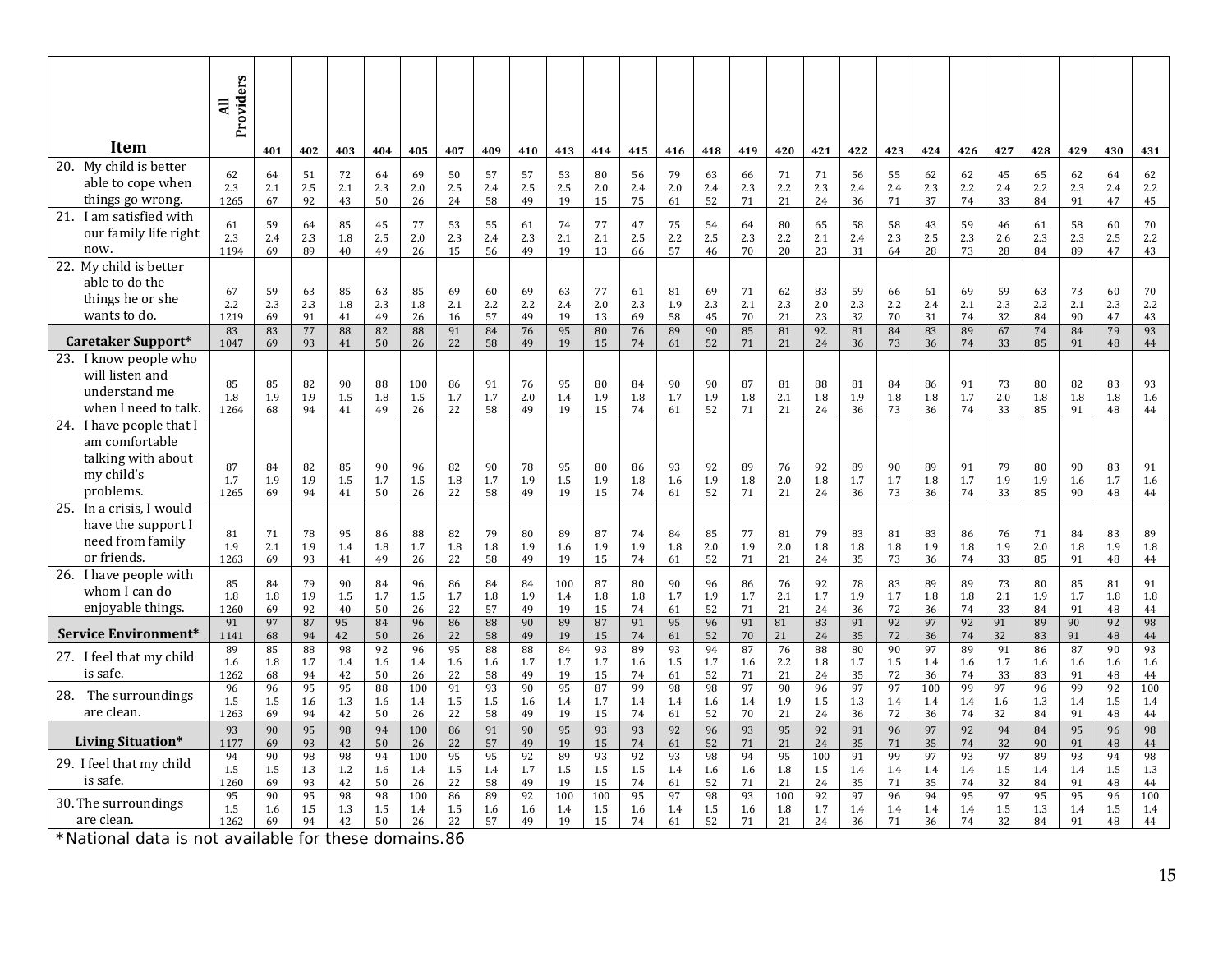## <span id="page-15-0"></span>Additional Analysis

#### <span id="page-15-1"></span>Service Environment

The 2012 survey included two questions that were added to the survey in 2011 for a new domain of the service environment where individuals receive their services. The questions ask responders to report on the safety and cleanliness of the service environment. As shown in figure 11, there was a slight decrease in positive response from respondents from the previous year.



Figure 12: Service Environment: Percentage of responders reporting positively on the service environment by survey year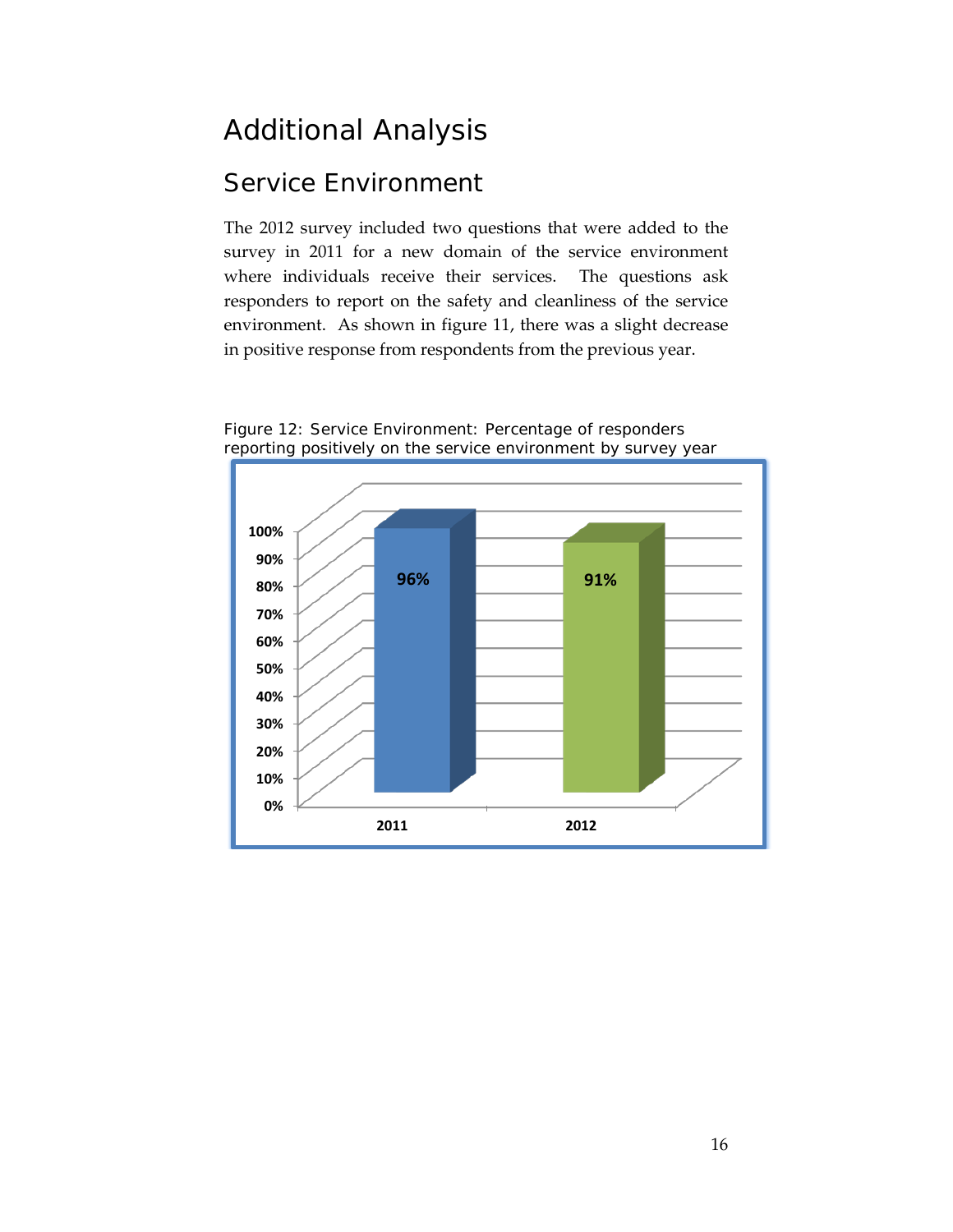#### <span id="page-16-0"></span>Living Environment

The 2011 survey included a new domain regarding living environment. This domain, made up of two questions regarding safety and cleanliness were again included in the 2012 survey. As shown in figure 12, there was a slight decrease in positive response to this question from the previous year.



Figure 13: Living Environment: Percentage of responders reporting positively on their living environment by survey year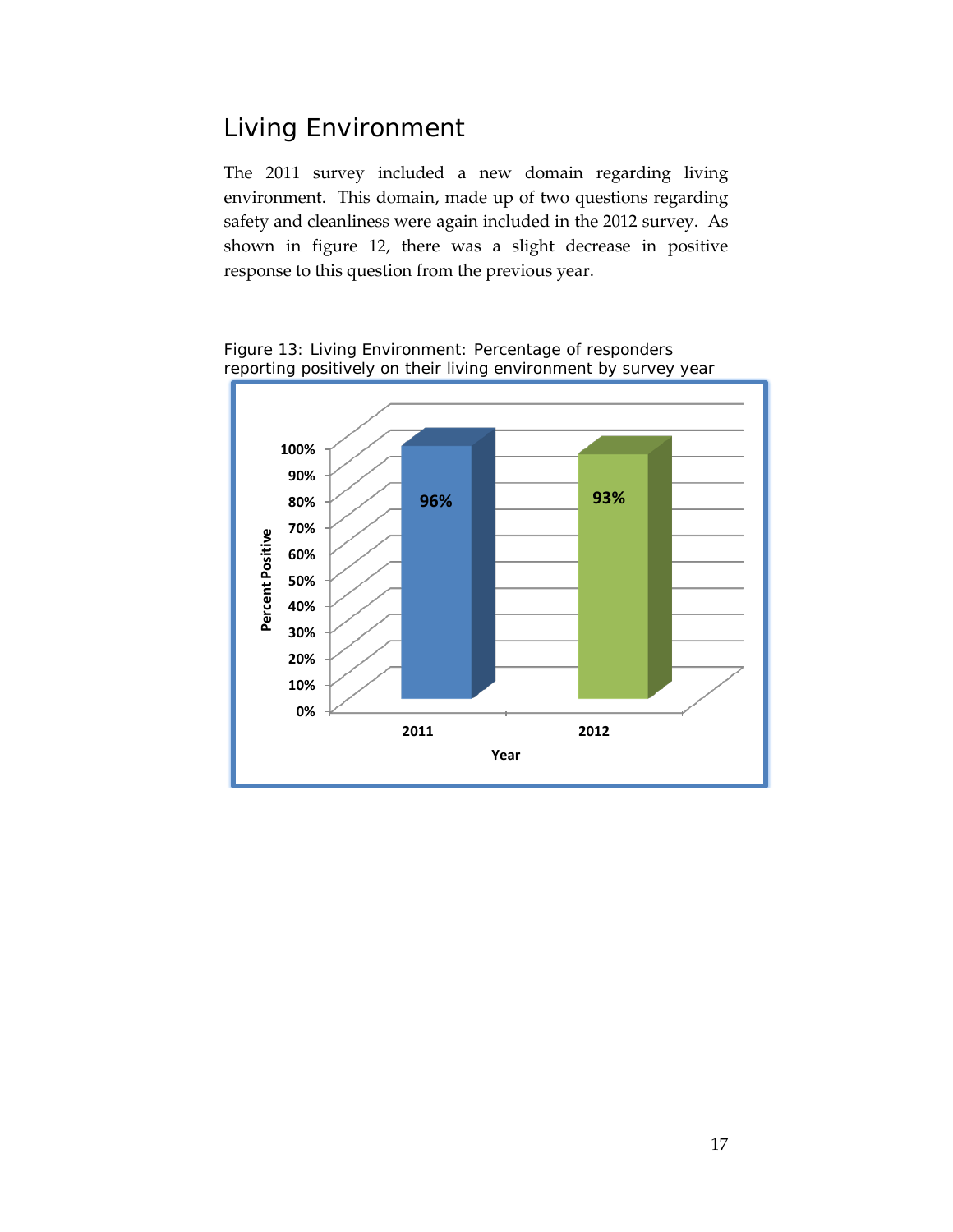#### <span id="page-17-0"></span>Physical Health Provider

The 2012 survey asked several health and wellness related questions. The first question asked respondents if their child had a physical health provider. Figure 13 shows a slight increase in the percentage of responders reporting their child has a physical health provider.



Figure 14: Percentage of responders who have a physical health provider by survey year